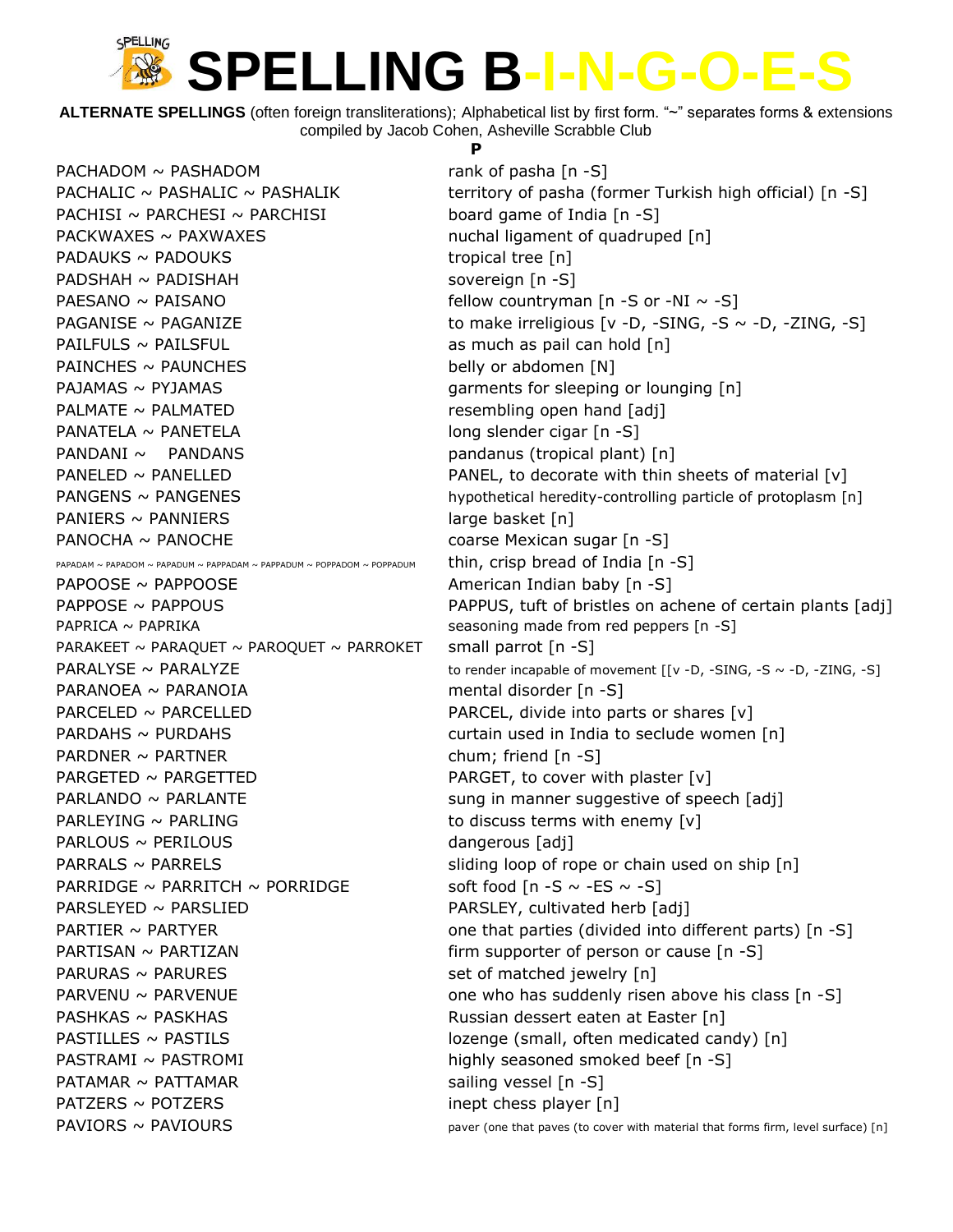**ALTERNATE SPELLINGS** (often foreign transliterations); Alphabetical list by first form. "~" separates forms & extensions compiled by Jacob Cohen, Asheville Scrabble Club

 $PAVISES \sim PAVISSES$  large medieval shield [n]  $PEASCOD \sim PEASE COD$  pea pod  $[n-S]$  $PEAVEYS \sim PEAVIES$  used to move logs  $[n]$ PEDALED  $\sim$  PEDALLED PEDAL, to operate by means of foot levers  $[v]$ PEDICEL ~ PEDICLE slender basal part of organism [n -S] PEEKABOOS ~ PEEPBOS children's game [n] PEMICAN ~ PEMMICAN **Food prepared by North American Indians** [n -S]  $PENCELS \sim PENSILS$  small flag [n] PENDANT ~ PENDENT hanging ornament [n -S]  $PENLIGHTS \sim PENLITES$  small flashlight  $[n]$  $PENNATE \sim PENNATED$  having wings or feathers [adj] PENOCHE  $\sim$  PENUCHE  $\sim$  PENUCHI fudge-like candy  $[n - S]$ PENUCHLE  $\sim$  PENUCKLE  $\sim$  PINOCHLE  $\sim$  PINOCLE card game [n -S] PEPLOSES ~ PEPLUSES TERM THE REPOSES ASSEMBLY A REPORT OF THE REPOSES AND THE PEPLOSES TERM OF THE PART OF THE REPOSE OF THE REPORT OF THE REPORT OF THE REPORT OF THE REPORT OF THE REPORT OF THE REPORT OF THE REPORT OF THE PEPSINES ~ PEPSINS enzyme of stomach [n] **PEPTIDES**  $\sim$  PEPTIDS **EXECUTE:** PEPTIDES **combination of amino acids**  $[n]$  $PEREIONS ~ PEREONS$  thorax of some crustaceans [n] PERILED ~ PERILLED **PERILLED** PERIL, to imperil (to place in jeopardy)  $[v]$ PEROGIS ~ PEROGIES ~ PIEROGIS ~ PYROGIES ~ PYROHIES small dumpling with filling  $[n]$ PEROXID  $\sim$  PEROXIDE bleaching agent  $[n - S \sim v - D, -DING, -S]$ PETALED ~ PETALLED **PETAL PETAL, leaflike part of corolla** [adj]  $PETUNTSE \sim PETUNTZE$  mineral  $[n -S]$  $P$ EYOTES ~ PEYOTLS cactus  $[n - S]$ PEYTRAL  $\sim$  PEYTREL  $\sim$  POITREL piece of armor for breast of horse [n -S]  $PHENIXES \sim PHOENIXES$  mythical bird [n] PHTHISIC  $\sim$  PHTHISIS disease of lungs  $[n - S \sim -SES]$ PIASABA ~ PIASAVA ~ PIASSABA ~ PIASSAVA coarse, stiff fiber  $[n -S]$ PIASTER ~ PIASTRE monetary unit of several Arab countries [n -S] PICOLIN ~ PICOLINE chemical compound [n -S]  $PICQUETS \sim PIQUETS$  card game  $[n]$ PIEDFORT  $\sim$  PIEFORT  $\sim$  PIEFORT  $PIGMIES \sim PYGMIES$  small person [n] PIGNOLI ~ PIGNOLIA edible seed of nut pines  $[n -S]$ PILSENER ~ PILSNER light beer [n -S] PIMENTO ~ PIMIENTO entitled and the sweet pepper [n -S] PINNATE ~ PINNATED resembling feather [adj]  $PINONES \sim PINYONS$  pine tree [n]

PAWNERS  $\sim$  PAWNORS  $\sim$  PAWNORS and that pawns (to give as security for something borrowed) [n] PEDALER  $\sim$  PEDALLER one that pedals (to operate by means of foot levers)  $[n - S]$ PEDLARS  $\sim$  PEDDLERS  $\sim$  PEDLERS  $\sim$  PEDLERS one that peddles (to travel about selling wares) [n]  $PEDLARY \sim PEDLERY \sim PEDDLERY$  trade of peddler (one that peddles (to travel about selling wares)) [n RIES] PEEKAPOO ~ PEKEPOO dog that is cross between Pekingese and poodle [n -S] PENALISE  $\sim$  PENALIZE to subject to penalty  $\lceil v - D \rceil$  -SING, -S  $\sim$  -D, -ZING, -S] PETASOS ~ PETASUS broad-brimmed hat worn in ancient Greece [n -ES] PHILTER  $\sim$  PHILTRE to put under spell of love potion [v -ED, -ING, -S  $\sim$  -D, -RING, -S] PILEATE ~ PILEATED **having pileus (umbrella-shaped portion of mushroom**) [adj]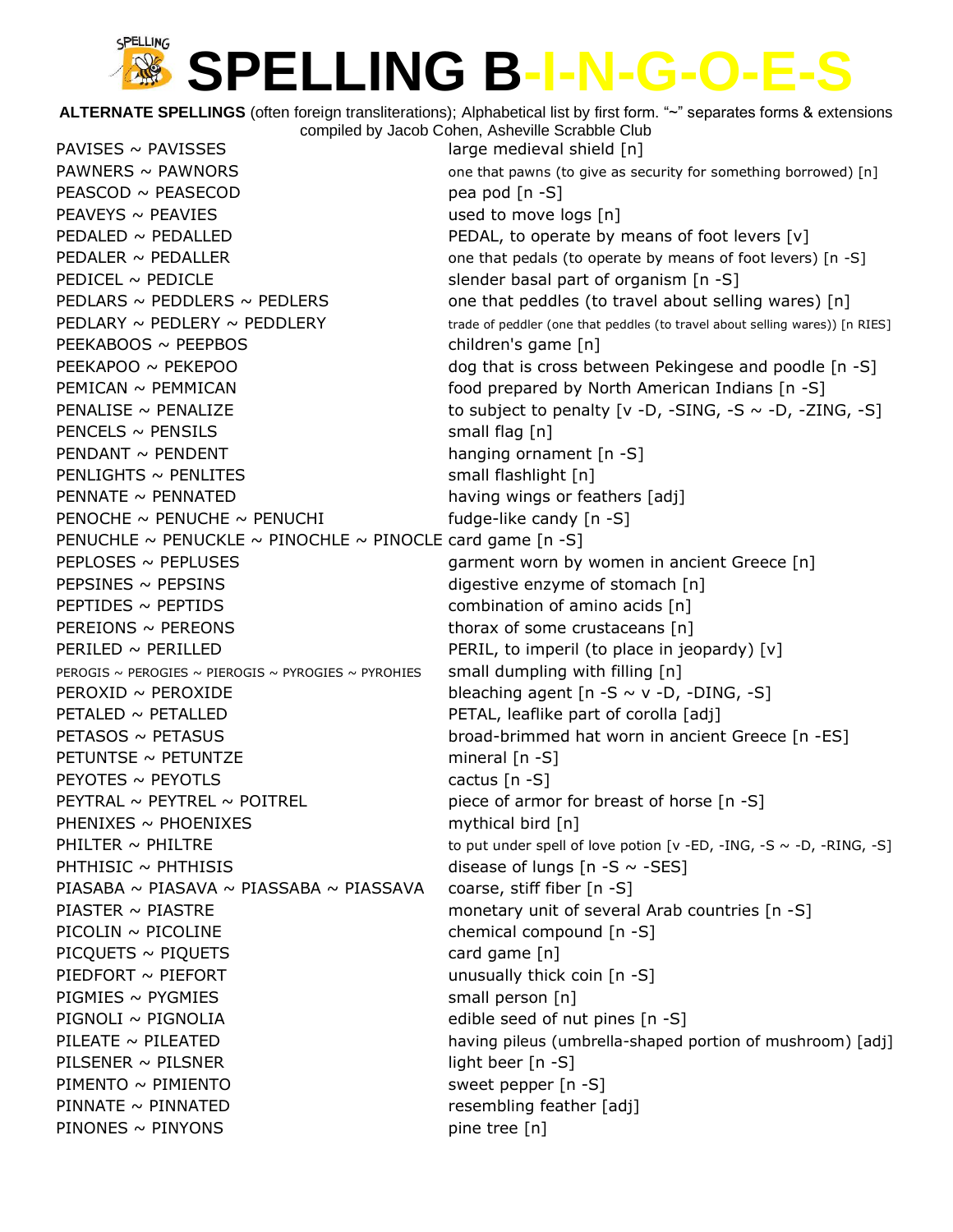**ALTERNATE SPELLINGS** (often foreign transliterations); Alphabetical list by first form. "~" separates forms & extensions compiled by Jacob Cohen, Asheville Scrabble Club

 $PIPAGES \sim PIPEAGES$  system of pipes  $[n]$ PIRAGUA  $\sim$  PIROGUE  $\sim$  PIROQUE dugout canoe [n -S] PIRANAS ~ PIRANHAS ~ PIRAYAS voracious fish  $[n]$ PIRIFORM ~ PYRIFORM pear-shaped [adj]  $PIROGEN \sim PIROGHI$  large Russian pastry  $[n]$  $PIROJKI \sim PIROSHKI \sim PIROZHKI$  small Russian pastry  $[n]$  $P$ ISHOGE ~ PISHOGUE evil spell  $[n - S]$ PLASTRON  $\sim$  PLASTRUM part of shell of turtle  $[n -S]$  $PLATANES \sim PLATANS$  large tree [n] PLIMSOL  $\sim$  PLIMSOLE  $\sim$  PLIMSOLL rubber-soled cotton shoe [n -S] POCOSEN  $\sim$  POCOSIN  $\sim$  POCOSON upland swamp  $[n -S]$  $PODGIER \sim PUDGIER$  short and fat [adj]  $PODGIEST \sim PUDGIEST$  short and fat [adj] PODGILY ~ PUDGILY short and fat [adv] PODSOLIC ~ PODZOLIC infertile soil [adj]  $PODSOLS \sim PODZOLS$  infertile soil [n] POETISE  $\sim$  POETIZE to write poetry  $[v - D, -SING, -S]$ POLLACK ~ POLLOCK marine food fish [n -S] POMELOS ~ PUMELOS (POMELOS contracts) and the set of the set of the set of the set of the set of the set of the set of the set of the set of the set of the set of the set of the set of the set of the set of the set of the  $POMMELED \sim PUMMELED$  to strike with fists  $[v]$  $POMMELS \sim PUMMELS$  to strike with fists  $[v]$ PONTILS  $\sim$  PUNTIES iron rod used in glassmaking [n]  $PONTONS \sim PONTOONS$  flat-bottomed boat [n]  $POSTEENS \sim POSTINS$  Afghan outer garment  $[n]$ POSTICHE ~ POSTIQUE imitation [n -S] POTLACH  $\sim$  POTLACHE  $\sim$  POTLATCH ceremonial feast [n -ES  $\sim$  -S] POTSHARD ~ POTSHERD fragment of broken pottery [n -S]  $POLARD \sim \text{POULARDE}$  spayed hen  $[n -S]$  $POUSSIES \sim PUSSIES$  cat [n] PRAECIPE  $\sim$  PRECIPE legal writ  $[n - S]$  $PRAEDIAL \sim PREDIAL$  pertaining to land  $[adj]$ PRAEFECT  $\sim$  PREFECT  $\sim$  PREFECT ancient Roman official [n -S]

PINTADA  $\sim$  PINTADO large food fish  $[n - S \sim -S, -ES]$ PITAHAYAS ~ PITAYAS cactus of southwestern U.S. and Mexico [n] PIXELATE  $\sim$  PIXILATE  $\sim$  PIXILATE to divide image into pixels for display in digital format [v -D, -TING, -S] PIXIEISH ~ PIXYISH PIXIE, pixy (playfully mischievous fairy or elf) [adj]  $PLAISTER \sim PLASTER$   $\sim$  PLASTER to cover with plaster (mixture of lime, sand, and water) [v -ED, -ING, -S] PLECTRON  $\sim$  PLECTRUM implement used to pluck strings of stringed instrument [n -S  $\sim$  -A] PLEDGEOR  $\sim$  PLEDGER  $\sim$  PLEDGOR one that pledges (to give as security for something borrowed) something [n -S] PLESSORS ~ PLEXORS small, hammer-like medical instrument [n] PLOUGHING  $\sim$  PLOWING to turn up land with plow (farm implement) [v] POETISER  $\sim$  POETIZER one that poetizes (to write poetry)) [n -S]  $POLARISE \sim POLARIZE$  to give polarity (possession of two opposite qualities) to [v -D, -SING, -S ~ -D, -ZING, -S] POLLIWOG  $\sim$  POLLYWOG tadpole (aquatic larva of amphibian)  $[n -S]$  $POSOLES \sim POZOLES$  thick soup made of pork, corn, garlic, and chili [n] POTEENS  $\sim$  POTHEENS  $\sim$  POTTEENS Irish whiskey that is distilled illegally [n]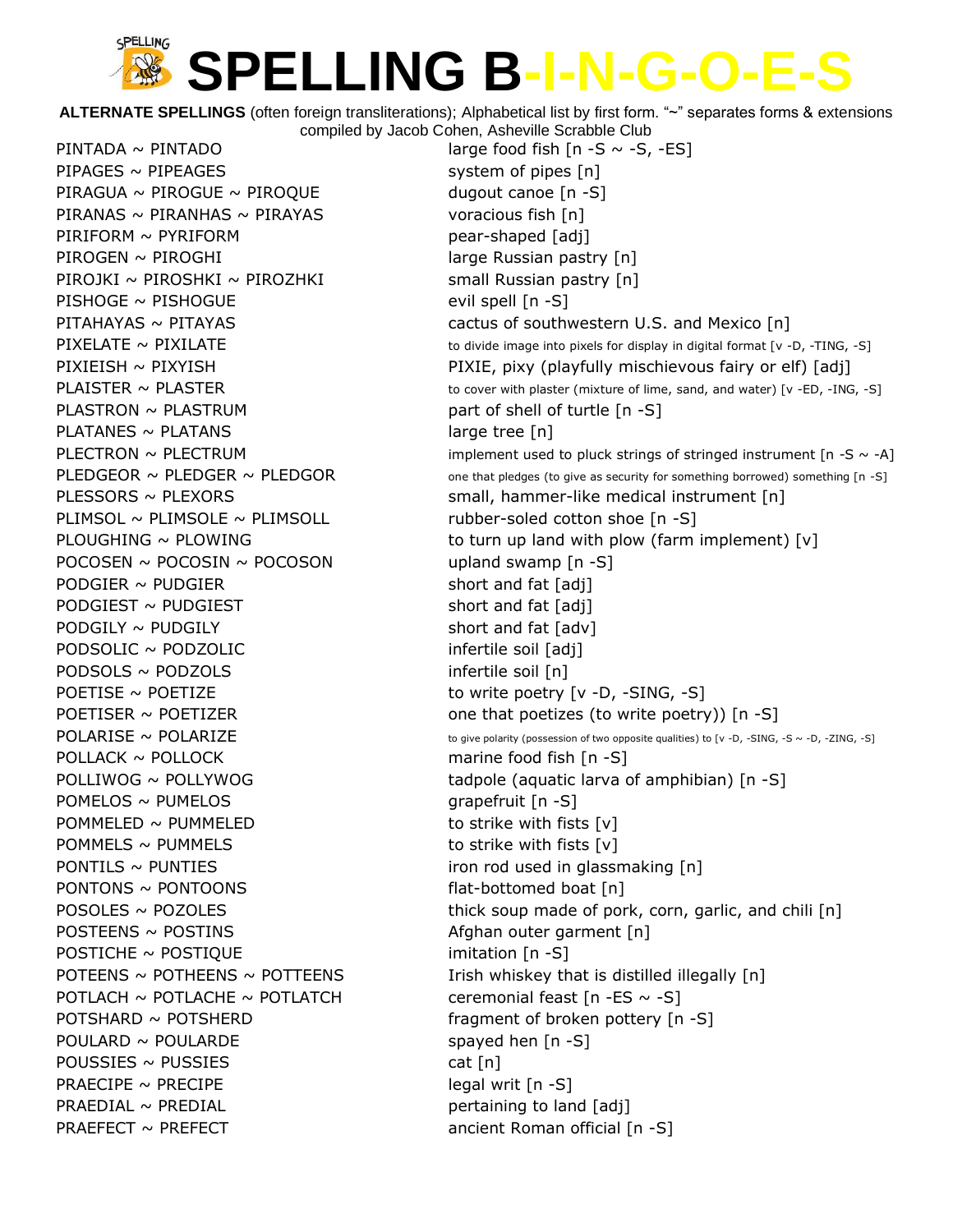**ALTERNATE SPELLINGS** (often foreign transliterations); Alphabetical list by first form. "~" separates forms & extensions compiled by Jacob Cohen, Asheville Scrabble Club

PRAETORS ~ PRETORS **ancient Roman magistrate** [n] PREEMIES  $\sim$  PREMIES  $\sim$  PREMIES PREMIXED ~ PREMIXT PREMIX, to mix before use  $[v]$ PREVIEWED  $\sim$  PREVUED to view or exhibit in advance  $[v]$ PREVIEWING  $\sim$  PREVUING  $\sim$  to view or exhibit in advance [v] PREVIEWS ~ PREVUES  $\sim$  PREVUES PRITHEE ~ PRYTHEE THE USED USED to express wish or request [interj]  $PROCHAIN \sim PROCHEN$  nearest in time, relation, or degree [adj] PROSSES ~ PROSSIES ~ PROSTIES prostitute  $[n]$ PRUNELLA ~ PRUNELLO strong woolen fabric [n -S]  $PTISANS \sim TISANES$  tea of herbs or barley [n] PUGAREES  $\sim \sim$  PUGGAREES  $\sim$  PUGGREES  $\sim$  PUGGRIES  $\sim$  PUGREES cloth band wrapped around hat [n] PULSEJET ~ PULSOJET type of engine [n -S]  $PUMPKINS \sim PUNKINS$  large, edible fruit  $[n]$  $PUNKEYS \sim PUNKIES$  biting gnat [n] PURLINS ~ PURLINES horizontal supporting timber [n] PUSLEYS  $\sim$  PUSSLEYS  $\sim$  PUSSLIES purslane (common garden herb) [n]  $PUTEES \sim PUTTIES$  strip of cloth worn around leg [n]  $PY$ AEMIAS ~ PYEMIAS presence of pus in blood  $[n]$ PYGMAEAN ~ PYGMEAN PYGMY, small person [adj] PYRROLES ~ PYRROLS chemical compound [n]  $QINDARS \sim QINTARS \sim QUINTARS$  monetary unit of Albania [n]  $QUAHAUG \sim QUAHOG$  edible clam  $[n-S]$ QUAICHES  $\sim$  QUAICHS  $\sim$  QUAIGHS small drinking vessel [n]  $QUANDANG \sim QUANDONG \sim QUANTONG$  Australian tree [n -S]  $QUETZALS \sim QUEZALES \sim QUEZALS$  tropical bird [n]  $QUEU EING ~ QUEUING$  QUEUEING  $\sim$  QUEUE, to line up [v]  $QUILLA I \sim QUILLA IA \sim QUILLA JA$  evergreen tree [n -S]

QUINELA  $\sim$  QUINELLA  $\sim$  QUINIELA type of bet in horse racing [n -S] QUININES ~ QUININS medicinal alkaloid [n]

PRAELECT  $\sim$  PRELECT  $\sim$  PRELECT to lecture (to expound on specific subject) [v -ED, -ING, -S] PRETENCE ~ PRETENSE **act of pretending (assume or display false appearance of)** [n -S]  $PRINCOCK \sim PRINCOX$  coxcomb (conceited dandy (man overly concerned about his appearance)) [n -S ~ -ES] PROLOGED ~ PROLOGUED to preface (to provide with introductory statement [v]  $PROLOGS \sim PROLOGUES$  to preface (to provide with introductory statement [v] PROMISER ~ PROMISOR **one that promises (to make declaration of assurance**) [n -S] PROTEID ~ PROTEIDE protein (nitrogenous organic compound) [n -S]  $PROTYLES \sim \text{PROTYLS}$  and the proportion of the probability is a proportional substance from which all elements are supposedly derived [n] PSALTERY ~ PSALTRY **but ancient stringed musical instrument** [n -RIES ~ -RIES]  $P$ TOMAIN ~ PTOMAINE  $\sim$  PTOMAINE compound produced by decomposition of protein [n -S]  $PYCNOTIC \sim PYKNOTIC$  exhibiting pyknosis (shrinking and thickening of cell nucleus) [adj]  $PYRITISE \sim PYRITIZE$  to convert into pyrite (metallic sulfide) [v -D, -SING, -S ~ -D, -ZING, -S]  $\text{PYROL}$   $\sim$  PYROLYSE  $\sim$  PYROLYZE to affect compounds by application of heat [v -D, -SING, -S ~ -D, -ZING, -S] **Q** QUINZHEE  $\sim$  QUINZIE shelter made by hollowing out pile of snow  $[n -S]$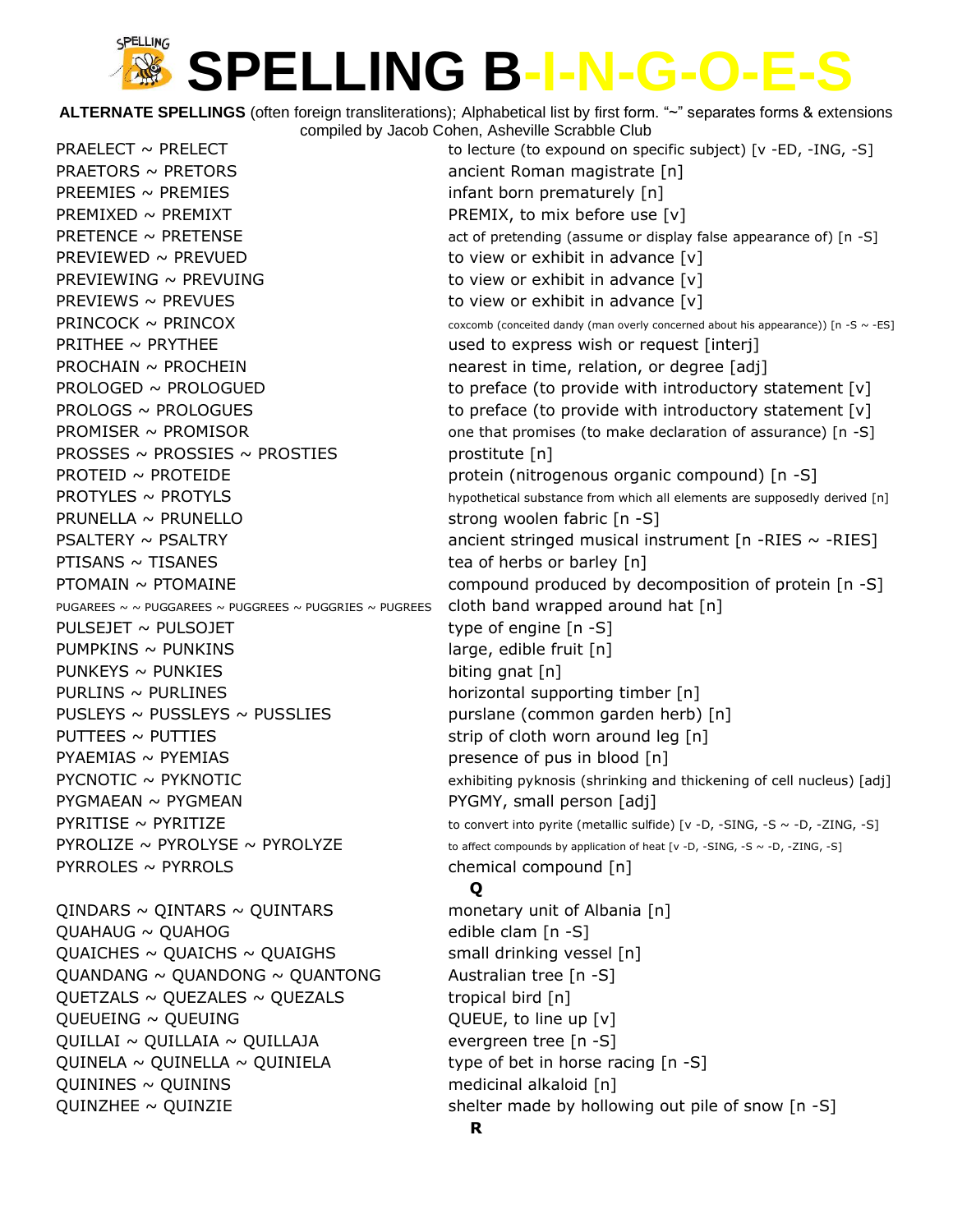**ALTERNATE SPELLINGS** (often foreign transliterations); Alphabetical list by first form. "~" separates forms & extensions compiled by Jacob Cohen, Asheville Scrabble Club RABATOS ~ REBATOS wide, lace-edged collar [n] RACCOONS ~ RACOONS carnivorous mammal [n] RACHETS  $\sim$  RATCHETS to increase or decrease by small amounts  $[v]$ RACHIDES ~ RHACHIDES **rachis (spinal column)** [n] RACHISES ~ RHACHISES **rachis (spinal column)** [n]  $RAFFIAS \sim RAPHIAS$  palm tree [n] RAGGEES ~ RAGGIES EAST CONTROLLER EAST Indian cereal grass [n] RAMEKIN ~ RAMEQUIN cheese dish [n -S] RAMILIE  $\sim$  RAMILLIE type of wig  $[n -S]$ RAMPIKE  $\sim$  RAMPOLE  $\sim$  RANPIKE standing dead tree [n -S] RANCORS  $\sim$  RANCOURS bitter and vindictive enmity  $[n]$ RAREFIED ~ RARIFIED to make less dense [v] RAREFIES  $\sim$  RARIFIES  $\sim$  RARIFIES RASSLED ~ WARSTLED ~ WRASSLED ~ WRASTLED ~ WRESTLED to engage in type of hand-to-hand contest  $[v]$ RASSLES ~ WARSTLES ~ WRASSLES ~ WRASTLES ~ WRESTLES to engage in type of hand-to-hand contest [v] RATABLE  $\sim$  RATEABLE  $\sim$  and  $\sim$  capable of being rated (to estimate value of) [adj] RATAFIA ~ RATAFEE almond-flavored liqueur [n -S] RATLINS ~ RATLINES **but all the state one of ropes forming steps of ship's rope ladder** [n] RATOONS  $\sim$  RATTOONS to sprout from root planted previous year [v] RAVELED ~ RAVELLED RAVEL, to separate threads of [n] RAVELER  $\sim$  RAVELLER  $\sim$  0ne that ravels (to separate threads of) [n -S]  $RAYGRASS \sim RYEGRASS$  European grass  $[n -ES]$ REALISE  $\sim$  REALIZE to understand  $[v -D, -SING, -S \sim -D, -ZING, -S]$ REARMICE ~ REREMICE bats (flying mammals) [n] REARWARD  $\sim$  REREWARD rearmost division of army  $[n -S]$ REAVERS  $\sim$  REIVERS  $\sim$  RIEVERS  $\sim$  000 that reaves (to plunder (to rob goods by force)) [n] RECOLOR  $\sim$  RECOLOUR COLOR, to color (visible attribute of objects) [v -ED, -ING, -S] REEBOKS  $\sim$  RHEBOKS  $\sim$  REEDBUCKS  $\sim$  REITBOKS large African antelope (ruminant mammal) [n] REJECTER  $\sim$  REJECTOR  $\sim$  000 that rejects (to refuse to accept, consider, or make use of [n -S] RELEASER  $\sim$  RELEASOR one that releases (to set free) [n -S] RELENDS  $\sim$  RELENTS to lend again  $[v]$ RELIEVO  $\sim$  RILIEVO **projection of figures or forms from flat background [n** -S  $\sim$  -VI] REMITTER  $\sim$  REMITTOR one that remits (send money in payment)  $REPLEXING \sim REPLEXY$  to regain possession of by legal action [v -ED, -ING, -S ~ VIED, -ING, -VIES] RESHINED  $\sim$  RESHONE SHINE, to emit light  $[v]$ RESPRANG  $\sim$  RESPRUNG  $\sim$  SPRING, to move upward suddenly and swiftly [v] RETABLE  $\sim$  RETABLO raised shelf above altar  $[n -S]$ RETIEING  $\sim$  RETYING TIE, to fasten with cord or rope  $[v]$ REVELED  $\sim$  REVELLED REVEL, to engage in revelry (noisy merrymaking) [v] REVELER  $\sim$  REVELLER  $\sim$  10.53 and that revels (to engage in revelry (noisy merrymaking)) [n -S] REVISER  $\sim$  REVISOR  $\sim$  **REVISOR**  $\sim$  80  $\sim$  80  $\sim$  80  $\sim$  80  $\sim$  000 that revises (to make new or improved version of) [n -S] REWINDED  $\sim$  REWOUND WIND, to pass around object or fixed center [v] RHABDOM  $\sim$  RHABDOME rodlike structure in retinula (neural receptor of arthropod's eye) [n -S] RHIZOMA  $\sim$  RHIZOME rootlike underground system [n -MATA  $\sim$  -S] RHUMBAED  $\sim$  RUMBAED  $|v|$  to rumba (to perform ballroom dance)  $|v|$ RICKSHAS  $\sim$  RIKISHAS  $\sim$  RIKSHAWS small, two-wheeled passenger vehicle [n]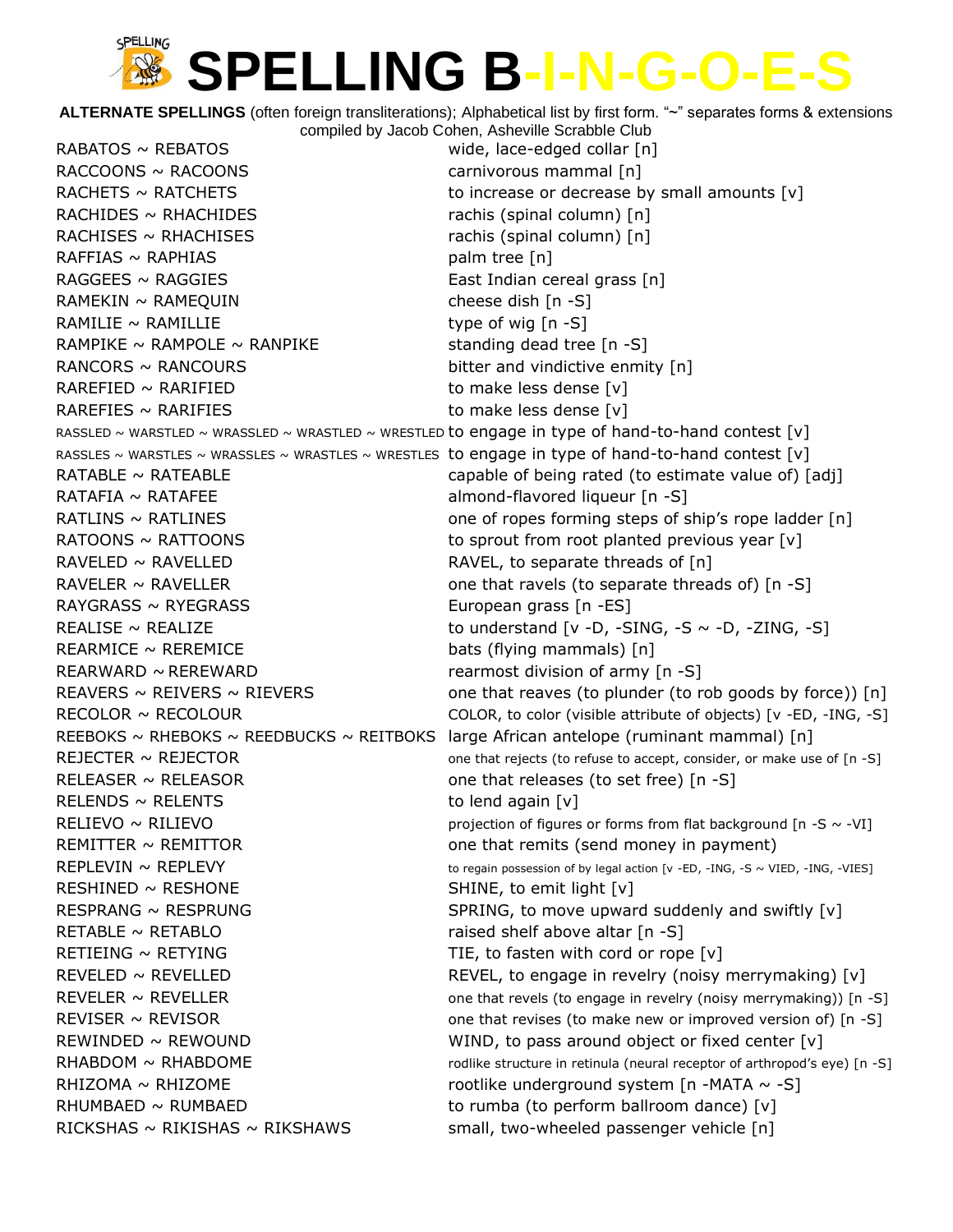**ALTERNATE SPELLINGS** (often foreign transliterations); Alphabetical list by first form. "~" separates forms & extensions compiled by Jacob Cohen, Asheville Scrabble Club

RICRACS  $\sim$  RICKRACKS flat braid used as trimming  $[n]$  $RIGADOON \sim RIGAUDOM$  lively dance  $[n-S]$ RINGHALS ~ RINKHALS venomous snake [n -ES] RINSABLE  $\sim$  RINSIBLE  $\sim$  RINSE, to clean with clear water [adj] RIPOSTES  $\sim$  RIPOSTS to make return thrust in fencing  $[n]$ ROBANDS  $\sim$  ROBBINS piece of yarn used to fasten sail [n] ROENTGEN  $\sim$  RONTGEN  $\sim$  RONTGEN RONIONS  $\sim$  RONYONS mangy animal or person  $[n]$ ROOMFULS ~ ROOMSFUL as much as room can hold [adj] ROUTEING ~ ROUTING ROUTE, to send on particular course [v] RUBABOO ~ RUBBABOO type of soup [n -S] RUBACES  $\sim$  RUBASSES variety of quartz [n] RUMORED  $\sim$  RUMOURED to spread by hearsay  $[v]$ RUMORING  $\sim$  RUMOURING to spread by hearsay  $[v]$  $SABBATHS \sim SABBATS$  assembly of demons and witches [n] SABERING  $\sim$  SABRING  $\sim$  saber (type of sword) [v]  $SACBUTS \sim SACKBUTS \sim SAGBUTS$  medieval trombone [n] SACKFULS ~ SACKSFUL as much as sack can hold [adj]  $SAFARIS \sim SUFFARIS$  hunting expedition  $[n]$  $SAFROLES \sim SAFROLS$  poisonous liquid [n]  $SAGUARO \sim SAHUARO$  tall cactus  $[n-S]$  $SALABLE \sim SALEABLE$  capable of being or fit to be sold  $[adj]$  $SALABLY \sim SALEABLY$  capable or being or fit to be sold  $[adv]$  $SALICIN \sim SALICINE$  chemical compound  $[n -S]$  $SALTIER \sim SALTIRE$  heraldic design  $[n -S]$ SAMBHARS ~ SAMBARS ~ SAMBHURS ~ SAMBURS large Asian deer  $[n]$ SAMBUCA ~ SAMBUKE ancient stringed instrument [n -S]  $SAMECHS \sim SAMEKHS$  Hebrew letter [n]  $SAMIELS \sim SIMOOMS$  hot, dry desert wind  $[n]$ SAMISEN ~ SHAMISEN **butter in the set of the set of the set of the set of the set of the set of the set of the s**  $SANDALED \sim SANDALLED$  Sand SANDAL, to provide with sandals (light, open shoes) [v]

RIDGELS  $\sim$  RIDGILS male animal with undescended testicles [n] RIVETED  $\sim$  RIVETTED RIVET, to fasten with type of metal bolt  $[v]$ ROBOTISE ~ ROBOTIZE  $\sim$  ROBOTIZE to make automatic  $[v -D, -SING, -S \sim -D, -ZING, -S]$ ROCKABY  $\sim$  ROCKABYE song used to lull child to sleep [n -BIES  $\sim$  -S]  $\text{ROGUEING} \sim \text{ROGUING}$  and the solution of the solution of the state money or property from by fraudulent means)) [v] ROISTER  $\sim$  ROYSTER to revel (to engage in revelry (noisy merrymaking)) [v -ED, -ING, -S] ROMANISE ~ ROMANIZE to write in Roman [v -D, -SING, -S ~ -D, -ZING, -S] RONDELLES  $\sim$  RONDELS rondeau (short poem of fixed form) of 14 lines [n -S] ROORBACH  $\sim$  ROORBACK false story used for political advantage  $[n -S]$ ROWELED  $\sim$  ROWELLED  $\sim$  ROWEL, to prick with spiked wheel in order to urge forward [v]  $RUGALACH \sim RUGELACH$  cookie of cream-cheese dough spread with filling and rolled up [n] RURALISE ~ RURALIZE  $\sim$  RURALIZE to make rural (pertaining to country [v -D, -SING, -S ~ -D, -ZING, -S] **S** SAGGARS  $\sim$  SAGGERS  $\sim$  SEGGARS to bake in saggar (protective clay casing) [v] SAIYIDS ~ SAYYIDS **SAIYIDS** in the lord; sir -- used as title of respect for Muslim dignitary [n]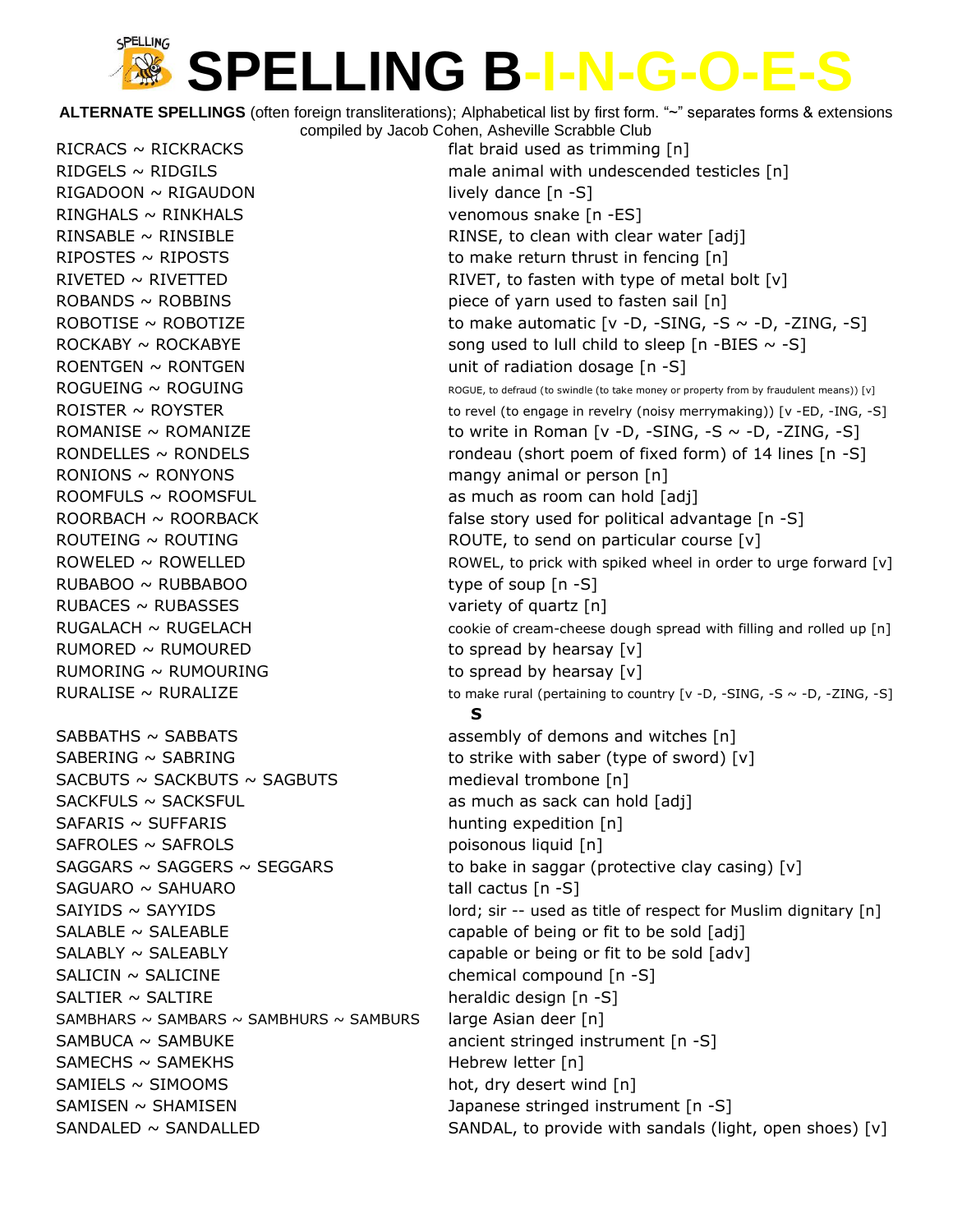**ALTERNATE SPELLINGS** (often foreign transliterations); Alphabetical list by first form. "~" separates forms & extensions compiled by Jacob Cohen, Asheville Scrabble Club

SANDBUR  $\sim$  SANDBURR  $\sim$  SANDSPUR annual herb [n -S]  $SANGRAL \sim SANGREAL$  cup used by Christ at Last Supper [n -S] SANNOPS ~ SANNUPS married male American Indian [n]  $SANSARS \sim SARSARS$  cold, whistling wind  $[n]$ SANTIRS  $\sim$  SANTOORS  $\sim$  SANTOURS  $\sim$  SANTURS Persian dulcimer [n]  $SAPONIN \sim$  SAPONINE soapy substance obtained from plants  $[n -S]$ SARAPES ~ SERAPES colorful woolen shawl [n]  $SARCENET \sim SARSENT \sim SARSNET$  silk fabric [n -S]  $SASSIES \sim SASSWOODS$  African tree [n] SAUTOIR ~ SAUTOIRE saltire (heraldic design) [n -S]  $SAVANNA \sim SAVANNAH$  flat, treeless grassland  $[n -S]$  $SCABIOSA \sim SCABIOUS$  flowering plant  $[n-S \sim -ES]$ SCALDIC ~ SKALDIC SCALDIC SKALD, ancient Scandinavian poet [adj] SCHLEMIEL ~ SHLEMIEL UNIVERSITY Unlucky bungler [n -S]  $SCHLEPPED \sim SHLEPPED$  to lug or drag [v] SCHLEPPER ~ SHLEPPER one that schleps (to lug or drag) [n -S] SCHLEPPS  $\sim$  SCHLEPS  $\sim$  SHLEPPS to lug or drag [v] SCHLEPPY ~ SHLEPPY shabby, run-down [adj] SCHLOCKS ~ SHLOCKS inferior merchandise [n] SCHLOCKY ~ SHLOCKY **being a superfinite that inferior quality** [adj -KIER, -KIEST]  $SCHLONGS \sim SHLONGS$  offensive word [n] SCHLUMPS  $\sim$  SHLUMPS  $\sim$  states to go about lazily or sloppily dressed [v] SCHLUMPY ~ SHLUMPY **WE UNITED SCHLUMPY** unattractive, slovenly [adj -PIER, -PIEST]  $SCHMALTZ \sim SCHMALZ \sim SHMALTZ$  excessive sentimentality [n -ES] SCHMATTE ~ SHMATTE contains the ragged garment [n] SCHMEAR ~ SCHMEER to bribe [v -ED, -ING, -S] SCHMEARED ~ SHMEARED to bribe (to practice bribery)[v]  $SCHMUCKS \sim SHMUCKS$  foolish or clumsy person  $[n]$ SCHMUCKY ~ SHMUCKY **butch and the set of the set of the set of the set of the set of the set of the set of the s**  $SCHNAPPS \sim SCHNAPS \sim SHNAPPS$  strong liquor [n]  $SCHNOOKS \sim SHNOOKS$  easily deceived person [n]  $SCHTICKS \sim SCHTIKS \sim SHTICKS$  entertainment routine [n] SCIMETAR  $\sim$  SCIMITAR  $\sim$  SCIMITER  $\sim$  SIMITAR curved sword used by Arabs and Turks [n -S]

 $SANTISE \sim SANTIZE$  To guard against infection or disease by cleaning or sterilizing [v -D, -SING, -S ~ -D, -ZING, -S] SASTRUGA ~ ZASTRUGA **ridge of snow formed by wind in polar regions** [n -GI]  $SATIRISE \sim SATIRIZE$  to subject to satire (use of derisive with to attack folly or wickedness) [v -D, -SING, -S ~ -D, -ZING, -S] SAVORER  $\sim$  SAVOURER  $\sim$  SAVOURER one that savors (to taste or smell with pleasure) [n -S] SCEPTER  $\sim$  SCEPTRE to invest with royal authority [v -ED,-ING, -S  $\sim$  -D, -RING, -S] SCEPTIC ~ SKEPTIC **berson** who doubts generally accepted ideas [n -S]  $SCHLUMPED \sim SHLUMPED$  SHLUMP SHLUMP, to schlump (to go about lazily or sloppily dressed) [v]  $SCHMALTZY \sim SHMALTZY$   $\sim$   $SHHALTZY$  characterized by schmaltz (excessive sentimentality) [adj -ZIER, -ZIEST] SCHMOOS  $\sim$  SCHMOOSE  $\sim$  SCHMOOZE  $\sim$  SHMOOZE to gossip [v -ED, -ING, -S  $\sim$  D, SING, -S  $\sim$  -D, -ZING, -S  $\sim$  -D, -ZING, -S] SCHMOOZE  $\sim$  SHMOOZE to gossip (to talk idly about affairs of others) [v] SCHMOOZER  $\sim$  SHMOOZER one that shmoozes (to schmooze (to gossip))  $[n -S]$ SCHMOOZY ~ SHMOOZY example and the schmoozing (to gossip) [adj -ZIER, -ZIEST] SCHNORRER  $\sim$  SHNORRER  $\sim$  SHNORRER  $\sim$  3 and  $\sim$  5 and  $\sim$  5 and  $\sim$  5 and  $\sim$  5 and  $\sim$  5 and  $\sim$  5 and  $\sim$  5 and  $\sim$  5 and  $\sim$  5 and  $\sim$  5 and  $\sim$  5 and  $\sim$  5 and  $\sim$  5 and  $\sim$  5 and  $\sim$  5 and  $\sim$  5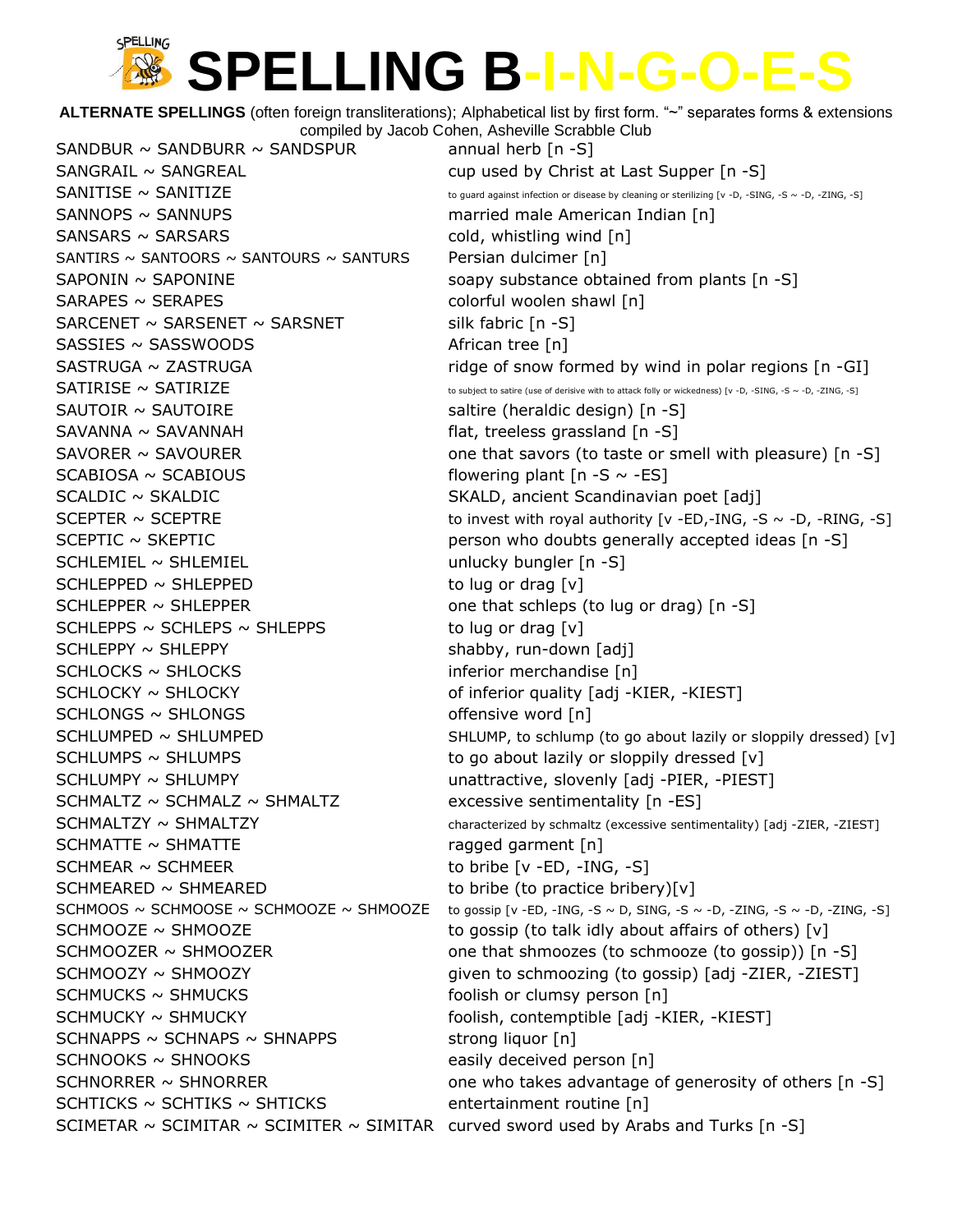**ALTERNATE SPELLINGS** (often foreign transliterations); Alphabetical list by first form. "~" separates forms & extensions compiled by Jacob Cohen, Asheville Scrabble Club

 $SCOOCHED \sim SCOOTCHED$  to slide with short movements  $[v]$  $SCOOCHES \sim SCOOTCHES$  to slide with short movements  $[v]$ SCRAICH ~ SCRAIGH to utter shrill cry [v -ED, -ING, -S]  $SCRAWBED \sim SCROBBED$  to scrape with or as with claws  $[v]$ SCULCHES ~ SCULTCHES clean trash [n]  $SCULKED \sim SKULKED$  to move about stealthily  $[v]$  $SCULKING \sim SKULKING$  to move about stealthily  $[v]$ SEAREST ~ SEREST withered; dry [adj]  $SEBACIC \sim SEBASIC$  derived from certain acid  $[adj]$ SECURELY ~ SICKERLY free from danger [adv]  $SEIGNEUR \sim SEIGNIOR$  feudal lord  $[n-S]$ SEISINS ~ SEIZINS **SEIZINS** and the legal possession of land [n] SEMIMAT ~ SEMIMATT having slight luster [adj]  $SENECAS \sim$  SENEGAS medicinal plant root [n]  $S$ EPTETS ~ SEPTETTES group of seven  $[n]$ SERAPHIM ~ SERAPHIN SERAPH, winged celestial being [n]  $S$ EXTETS  $\sim$  SEXTETTES group of six  $[n]$ SHACKOES  $\sim$  SHACKOS  $\sim$  SHAKOES type of military hat [n] SHADCHAN ~ SHADKHAN Jewish marriage broker [n -IM, -S] SHAHADA ~ SHAHADAH Muslim profession of faith [n -S]  $SHAHEEDS \sim SHAHIDS$  Muslim martyr [n]  $SHAIKHS \sim SHAYKHS \sim SHEIKHS$  Arab chief [n] SHAITAN ~ SHEITAN evil spirit [n -S] SHANTIHS ~ SHANTIS peace [n] SHARIAHS ~ SHARIAS **Islamic law based in Koran** [n] SHARIFS  $\sim$  SHEREEFS  $\sim$  SHERIFS  $\sim$  SHERIFFS Arab ruler [n]

 $SCOUTHER \sim SCOWDER$  to scorch (to burn slightly so as to alter color or taste)) [v -ED, -ING, -S] SCULKER  $\sim$  SKULKER  $\sim$  600 methat skulks (to move about stealthily) [n -S] SCULPED ~ SCULPTED to form image or representation of from solid material [v] SCULPING ~ SCULPTING to form image or representation of from solid material [v] SCURRIL ~ SCURRILE expressed in coarse and abusive language [adj] SEAWANS ~ SEAWANTS **SERWANTS** wampum (form of currency used by Native Americans) [n] SEEDMAN ~ SEEDSMAN dealer in seeds (propagative plant structures) [n -MEN] SEIGNORY  $\sim$  SIGNIORY  $\sim$  SIGNORY  $\sim$  SIGNORY power of seignior (feudal lord) [n -RIES] SEISING ~ SEIZING to take hold of suddenly and forcibly  $[v]$ SEISORS  $\sim$  SEIZORS  $\sim$  sets and the set one that takes seizin (legal possession of land) [n] SEISURE  $\sim$  SEIZURE  $\sim$  SEIZURE act of seizing (to take hold of suddenly and forcibly) [n -S] SELKIES ~ SILKIES creature in Scottish and Irish folklore [n] SELVAGE  $\sim$  SELVEDGE edge of woven fabric finished to prevent raveling  $[n -S]$  $SENNETS \sim SINNETS$  call sounded on trumpet signaling entrance or exit of actors [n]  $SEPALED \sim SEPALLED$  SEPALLED SEPAL, one of individual leaves of calyx (outer protective covering of flower) [adj] SERGEANT ~ SERJEANT noncommissioned military officer [n -S]  $SERIFED \sim$  SERIFFED fine line used to finish off main strike of letter [adj]  $SHADOOFS \sim SHADUFS$  device used in Egypt for raising water for irrigation [n] SHALOMS ~ SHOLOMS **but all in the set of the set of the set of the set of the set of the set of the set of the s** SHAMMAS ~ SHAMMASH ~ SHAMMES ~ SHAMMOS minor official of synagogue  $[n - IM \sim -IM \sim -M$  ~ -MOSIM ~ -IM]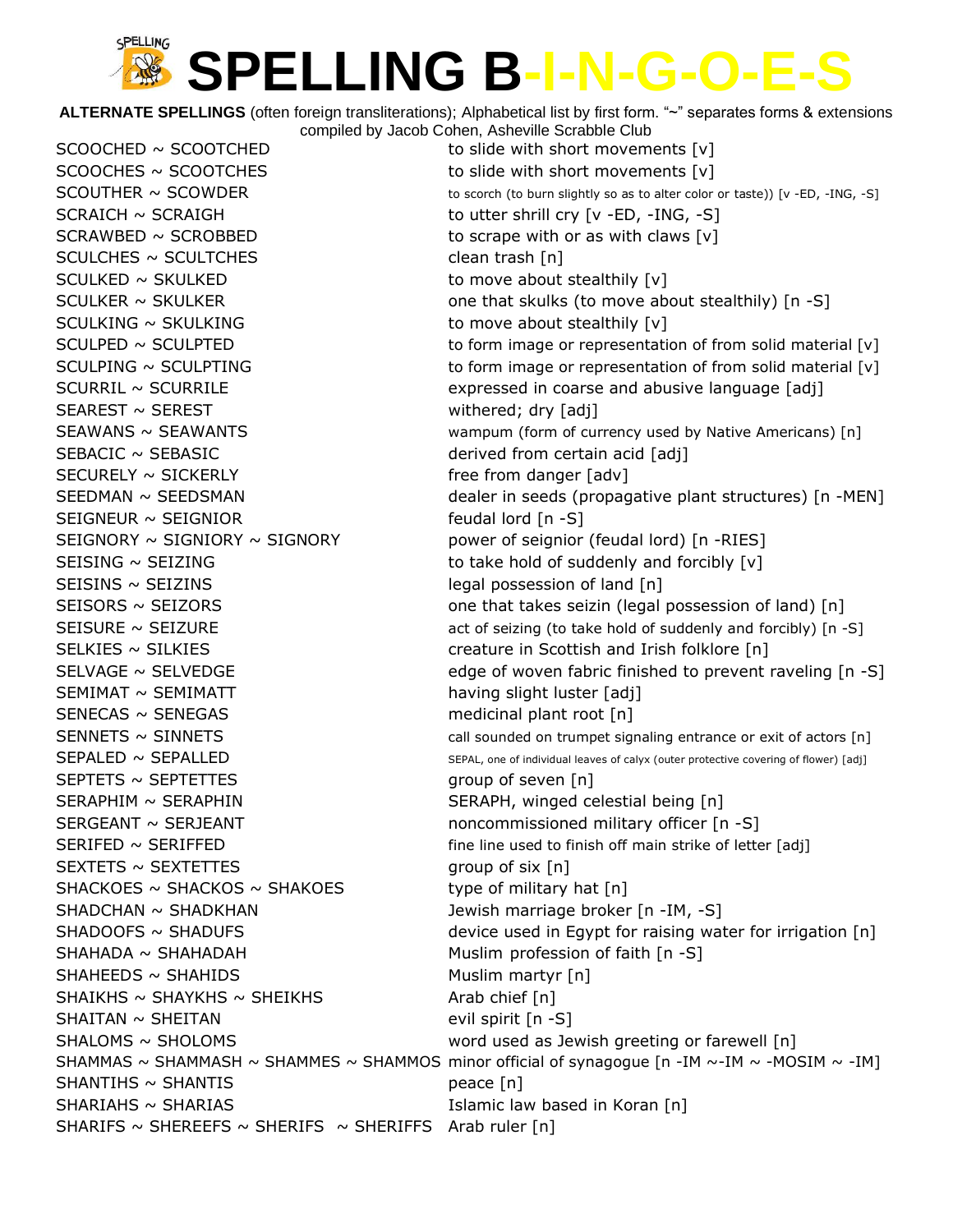**ALTERNATE SPELLINGS** (often foreign transliterations); Alphabetical list by first form. "~" separates forms & extensions compiled by Jacob Cohen, Asheville Scrabble Club

SHASHLIK ~ SHASLIK **butch in the state of meat cooked on skewer**) [n -S] SHAULED ~ SHOALING SHAUL, to shoal (to become shallow) [v] SHAULING ~ SHOALED SHAUL, to shoal (to become shallow) [v] SHAWING  $\sim$  SHEWING  $\sim$  SHOWING to cause or permit to be seen [v] SHEAFED  $\sim$  SHEAVED to gather into bundle  $[v]$  $SHEAFING \sim SHEVAING$  to gather into bundle  $[v]$  $SHEALING \sim SHIELING$  shepherd's hut  $[n-S]$ SHEATHES  $\sim$  SHEATHS to put into protective case  $[v]$  $SHEBERN \sim SHEBEEN$  place where liquor is sold illegally  $[n -S]$ SHEHNAIS ~ SHENAIS **SHENAIS** and the state of the double-reed wind instrument of India [n] SHEKALIM ~ SHEKELIM ~ SHEKELS ~ SHEQALIM ~ SHEQELS ancient unit of weight and money  $[n]$ SHELLAC  $\sim$  SHELLACK to cover with thin varnish [v -CKED, -CKING, -S] SHERBERT ~ SHERBET frozen fruit-flavored mixture [n -S]  $SHERRIES \sim SHERRISES$  type of wine [n]  $SHEUCHS \sim SHEUGHS$  ditch [n] SHIATSU ~ SHIATZU massage using finger pressure [n -S] SHIBAHS ~ SHIVAHS beriod of mourning [n]  $SHICKER \sim SHIKKER$  drunkard [n -S] SHIITAKE ~ SHITAKE dark Oriental mushroom [n -S] SHIKAREE ~ SHIKARI big game hunter [n -S] SHINDIGS  $\sim$  SHINDIES  $\sim$  SHINDYS elaborate dance or party [n]  $SHIPPEN \sim SHIPPON$  cowshed [n -S] SHOEPAC ~ SHOEPACK waterproof boot [n -S] SHOFARS  $\sim$  SHOPHARS  $\sim$  SHOFROTH ram's horn trumpet blown in certain Jewish rituals [n]  $SHOOSHED \sim SHUSHED$  to silence (to make silent) [v]  $SHOOSHES \sim SHUSHES$  to silence (to make silent) [v]  $SHOULDEST \sim SHOULDST$  SHOULDST SHALL, used as auxiliary to express futurity, inevitability, or command [v] SHOVELED  $\sim$  SHOVELLED to take up with shovel (digging implement) [v]  $SHOVELER \sim SHOVELLER$  one that shovels (to take up with shovel (digging implement)) [n -S] SHRIEVED ~SHRIVED  $\sim$  sets to hear confession of and grant absolution to [v] SHRIEVES ~SHRIVES TO THE STATE of to hear confession of and grant absolution to [v] SHTETELS ~ SHTETLS **between the state of the SHTETELS** and Jewish village [n] SHWANPAN ~ SWANPAN Chinese abacus (calculating device) [n -S]  $SIBYLIC \sim SIBYLLLIC$  female prophet [adj] SICKEES ~ SICKIES emotionally sick person [n] SIDDHAS ~ SIDDHIS **SIDDHIS** one who has attained perfection in Hinduism [n] SIDEWAY ~ SIDEWAYS TO THE TOWARD TO THE TOWARD OF TOMORE TO THE SIDE OF TOWARD TO THE SIDE OF THE SIDE OF THE SIDE OF THE SIDE OF THE SIDE OF THE SIDE OF THE SIDE OF THE SIDE OF THE SIDE OF THE SIDE OF THE SIDE OF THE SIDE  $SIENTE \sim SYENITE$  igneous rock  $[n - S]$  $SIGNALED \sim SIGNALLED$  to notify by means of communication [v]  $SIGNALER \sim SIGNALLER$  one that signals (to notify by means of communication) [n -S]  $SLIQUA \sim SLIQUE$  type of seed capsule  $[n -S]$  $SILLABUB \sim SILLIBUB \sim SYLLABUB$  alcoholic dessert  $[n -S]$  $SLURID \sim SLUROID$  any of family of catfishes  $[n -S]$  $SLVANS \sim SYLVANS$  one that lives in forest  $[n]$  $SIMOOMS \sim SIMOONS$  hot, dry desert wind  $[n]$  $SIPHONED \sim SYPHONED$  to draw off through siphon (type of tube) [v]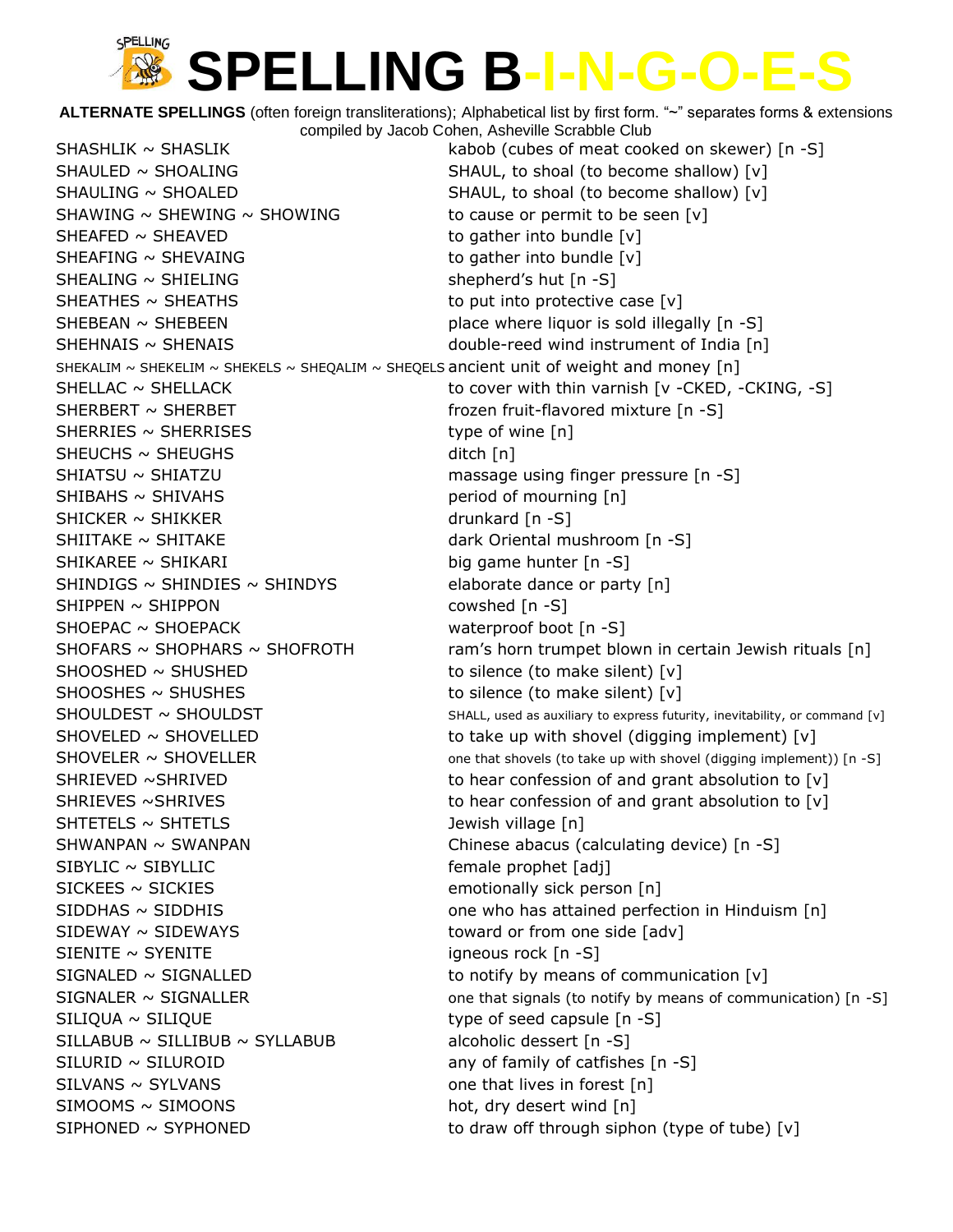**ALTERNATE SPELLINGS** (often foreign transliterations); Alphabetical list by first form. "~" separates forms & extensions compiled by Jacob Cohen, Asheville Scrabble Club

 $SIPHONS \sim SYPHONS$  to draw off through siphon (type of tube)  $[v]$  $SIRUPED \sim SYRUPED$  to sweeten with thick sweet liquid [v]  $SIRUPIER \sim SYRUPIER$  resembling thick sweet liquid [v]  $SIRUPING \sim SYRUPING$  to sweeten with thick sweet liquid  $[v]$  $SITHENCE \sim SITHENS$  since [adv]  $SIZABLE \sim SIZEABLE$  of considerable size [adj] SIZABLY ~ SIZEABLY considerable size [adv]  $SIZZLED \sim ZIZZLED$  to burn or fry with hissing sound  $[v]$  $SIZZLES \sim ZIZZLES$  to burn or fry with hissing sound  $[v]$ SKATOLES ~ SKATOLS chemical compound [n] SKEANES  $\sim$  SKEENS  $\sim$  SKEINS  $\sim$  SKEINS length of yarn wound in loose coil [n] SKELPED  $\sim$  SKELPIT to slap (to strike with open hand)  $[v]$  $SKIDDOOS \sim SKIDOOS$  to go away  $[v]$  $SKOALING \sim SKOLING$  to drink to health of  $[v]$  $SKYWARD \sim SKYWARDS$  toward sky [adv]  $SLIMPSIER \sim SLIMSIER$  flimsy (lacking solidity or strength) [adj] SLOSHIER ~ SLUSHIER resembling slush [adj] SMARAGD ~ SMARAGDE emerald [n -S]  $SMERKED \sim SMIRKED$  to smile in affected or smug manner  $[v]$ SMERKING  $\sim$  SMIRKING  $\sim$  smile in affected or smug manner [v] SMIDGENS  $\sim$  SMIDGEONS  $\sim$  SMIDGES  $\sim$  SMIDGINS very small amount [n] SMOKEYS ~ SMOKIES example in the police officer who patrols highways [n]  $SMOLDER \sim SMOULDER$  to burn with no flame [v -ED, -ING, -S] SMOOTHIE  $\sim$  SMOOTHY person with polished manners [n -S  $\sim$  -HIES)  $SMDGED \sim SMUTCHED$  to smear or dirty  $[v]$  $SMDGES \sim SMUTCHES$  to smear or dirty  $[v]$  $SNICKER \sim SNIGGER$  to utter partly stifled laugh [V -ED, -ING, -S]  $SNIFLE \sim SNUFFLE$  to sniff repeatedly  $[v -D, -LING, -S]$ SNIFFLY ~ SNUFFLY THE STRUM SNUFFLY tending to snuffle [adj -LIER, -LIEST] SOCAGES ~ SOCCAGES form of feudal land tenure [n] SOLANIN ~ SOLANINE poisonous alkaloid [n -S] SOLDANS ~ SOUDANS ~ SULDANS ~ SULTANS Muslim ruler  $[n]$  $SOLECISE \sim SOLECIZE$  to use solecisms (ungrammatical combination of words in sentence) [v -D, -SING, -S ~ -D, -ZING, -S]

SIXPENCE  $\sim$  SIXPENNY **formerly** used British coin worth six pennies  $[n -S]$ SKILFUL ~ SKILLFUL ~ SKILFULL having skill (ability to do something well) [adj] SKREEGH ~ SKREIGH to screech (to utter harsh, shrill cry) [v -ED, -ING, -S]  $SKYDIVED \sim SKYDOVE$  SKYDIVE, to parachute from airplane for sport  $[v]$  $SLABBERY \sim SLOBBERY$  slobbering (to drool (to drivel (to let saliva flow from mouth) [adj]  $SMALTINE \sim SMALLTITE$  mineral (naturally occurring inorganic substance having characteristic set of physical properties)) [n -S]  $SMEEKED \sim SMOKED$  to emit smoke (gaseous product of burning materials)) [v]  $SMEEKING \sim SMOKING$  to emit smoke (gaseous product of burning materials)) [v]  $SMOOSHED \sim SMUSHED$  to squash (to press into pulp or flat mass)  $[v]$  $SMOOSHES \sim SMUSHES$  to squash (to press into pulp or flat mass) [v]  $SNAWING \sim SNOWING$  to fall as snow (precipitation in form of ice crystals)) [v]  $SODOMISE \sim SODOMIZE$  to engage in sodomy (unnatural copulation) with [v -D, -SING, -S ~ -D, -ZING, -S] SOLARISE  $\sim$  SOLARIZE to expose to sunlight  $\lceil v \cdot D \rceil$  -SING, -S  $\sim$  -D, -ZING, -S]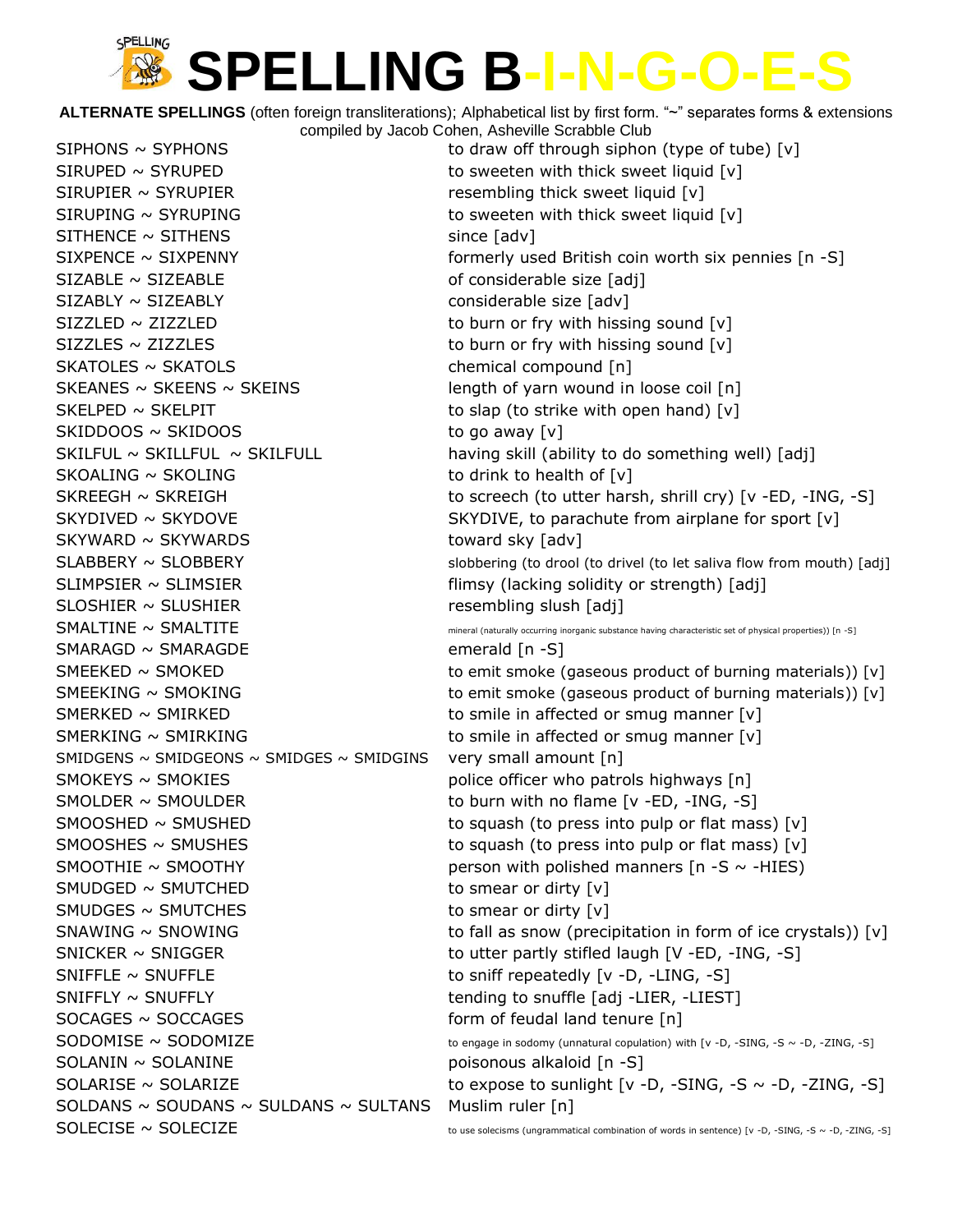**ALTERNATE SPELLINGS** (often foreign transliterations); Alphabetical list by first form. "~" separates forms & extensions compiled by Jacob Cohen, Asheville Scrabble Club

 $SOLFEGES \sim SOLFEGGI$  type of singing exercise [n]  $SOLONETS \sim SOLONETZ$  type of soil  $[n - ES]$ SOMBERER ~ SOMBRER gloomy (dismally dark) [adj] SOMBEREST ~ SOMBREST **gloomy** (dismally dark) [adj] SOMBERLY ~ SOMBRELY SOMBER, gloomy [adv] SOMEWAY ~ SOMEWAYS somehow (by some means) [adv]  $SONNETED \sim SONNETTED$  to compose sonnet (type of poem)  $[v]$  $SOOCHONG \sim SOUCHONG$  Chinese tea [n -S]  $SOUCARS \sim SOWCARS$  Hindu banker [n]  $S期O, V = SUMO$  SUGHING to make moaning or sighing sound  $[V]$ SOUSLIKS ~ SUSLIKS **EUROLIC** Eurasian rodent [n]  $S$ OUTHERN ~ SOUTHRON person living in south  $[n -S]$  $SPACIAL \sim SPATIAL$  of or pertaining to space  $[adj]$  $SPADICES \sim SPADIXES$  flower cluster [n]  $SPAETZLE \sim SPATZLE$  tiny dumpling  $[n -S]$ SPECTER ~ SPECTRE visible disembodied spirit [n -S] SPEERED  $\sim$  SPEIRED  $\sim$  SPIERED to inquire (to ask about) [v]  $SPEERING \sim SPEIRING \sim SPIERING$  to inquire (to ask about) [v] SPELAEAN ~ SPELEAN living in caves [adj]  $SPELTS \sim SPELTZES$  variety of whea) [n]  $SPICATE \sim SPICATED$  SPICATED SPICA, ear of grain  $[adj]$  $SPINACH \sim SPINAGE$  cultivated herb  $[n -ES \sim -S]$  $SPIRAEAS \sim SPIREAS$  flowering shrub  $[n]$  $SPIREMES \sim SPIREMS$  filament forming part of cell [n]  $SPIRTED \sim SPURTING$  to gush forth  $[v]$  $SPIRTING \sim SPURTED$  to gush forth  $[v]$  $SPLASHED \sim SPLOSHED$  to scatter liquid about  $[v]$  $SPLASHES \sim SPLOSHES$  to scatter liquid about  $[v]$  $SPRIEST \sim SPRYEST$  nimble [adj]  $SPRIGHTS \sim SPRITES$  elf or fairy  $[n]$  $S$ PUMONE ~ SPUMONI in the set of the set of the set of the set of the set of the set of the set of the set of the set of the set of the set of the set of the set of the set of the set of the set of the set of the set of SQUASHED  $\sim$  SQUOOSHED  $\sim$  SQUUSHED to press into pulp or flat mass) [v] SQUASHES ~ SQUOOSHES ~ SQUUSHES to press into pulp or flat mass)  $[v]$  $SRADDHAS \sim SRADHAS$  Hindu ceremonial offering  $[n]$  $STABBED \sim STOBBED$  to pierce with pointed weapon  $[v]$ 

SOLERET ~ SOLLERET sabaton (piece of armor for foot) [n -S] SORDINE  $\sim$  SORDINO  $\sim$  SOURDINE device used to muffle tome of musical instrument [n -S] SPANDREL ~ SPANDRIL SPANDRIL space between two adjoining arches [n -S] SPEELED  $\sim$  SPEILED to climb (to ascend (to go or move upward) [v] SPEELING  $\sim$  SPEILING  $\sim$  sets. The set of climb (to ascend (to go or move upward) [v] SPEISES ~ SPEISSES metallic mixture obtained in smelting certain ores [n]  $SPINELS \sim SPINELLES$  mineral (naturally occurring inorganic substance having characteristic set of physical properties) [n]  $SPIRALED \sim SPIRALLED$  SPIRAL SPIRAL, to move like spiral (type of plane curve) [v] SPLENTED ~ SPLINTED  $\sim$  SPLINTED to brace with splint (thin piece of wood) [v] SPLENTS  $\sim$  SPLINTS  $\sim$  SPLINTS to brace with splint (thin piece of wood) [v]  $SPLODE \sim SPLOTCH$  to mark with large, irregular spots [v D, GING, S ~ -ED, -ING, -S]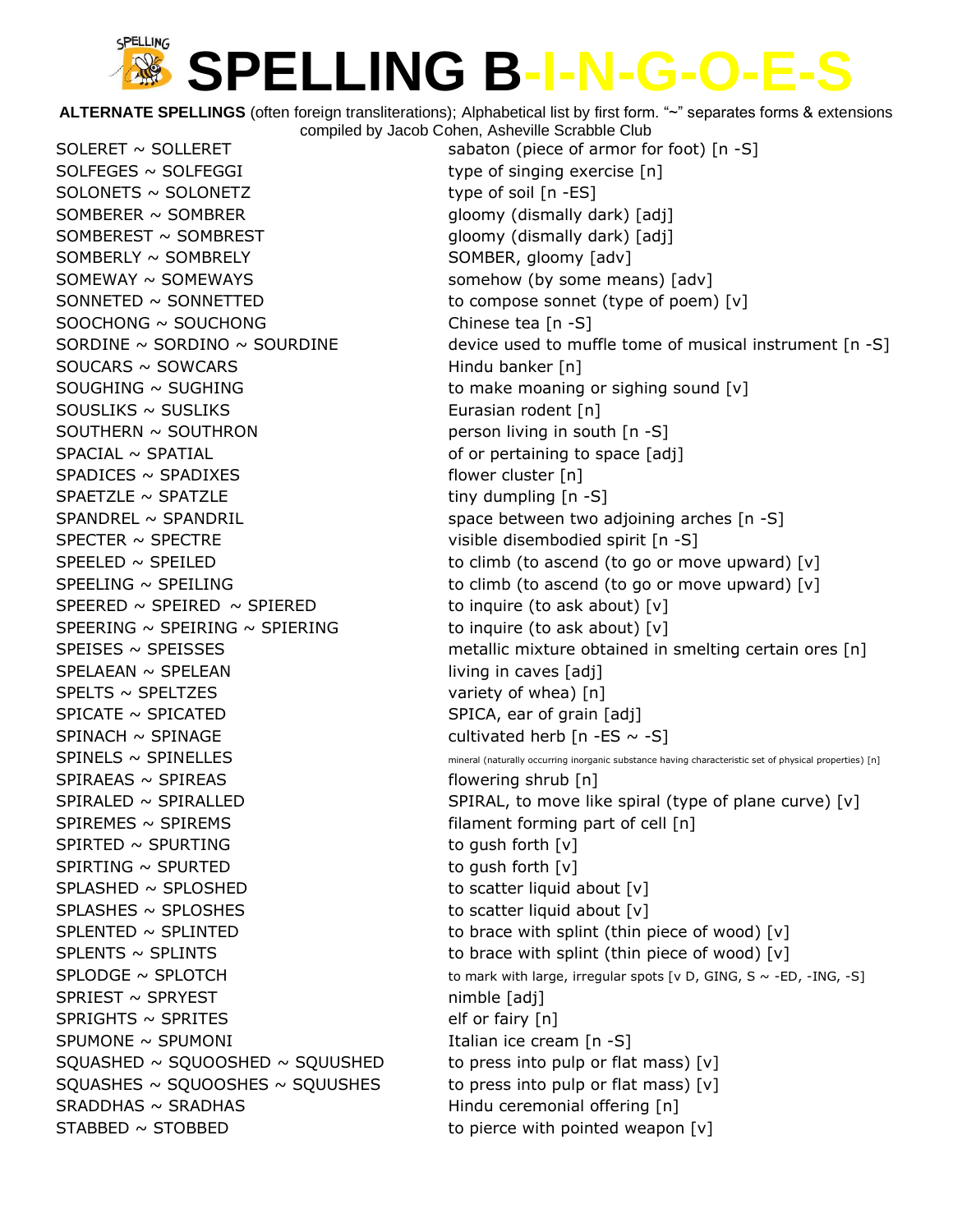**ALTERNATE SPELLINGS** (often foreign transliterations); Alphabetical list by first form. "~" separates forms & extensions compiled by Jacob Cohen, Asheville Scrabble Club

 $STABBING \sim STOBBING$  to pierce with pointed weapon  $[v]$  $STAGGARD \sim STAGGART$  full-grown male red deer  $[n -S]$  $STAVING \sim STOVING$  to drive or thrust away  $[v]$  $STEADFAST \sim STEDFAST$  staunch [adj]  $STEARIN \sim STEARINE$  solid portion of fat  $[n -S]$  $STEENBOK \sim STEINBOK$  African antelope  $[n -S]$ STIMIED ~ STYMIED to thwart (to prevent accomplishment of) [v] STIMIES  $\sim$  STYMIES  $\sim$  STYMIES  $STIMYING \sim STYMIEING$  to thwart (to prevent accomplishment of) [v]  $STINGING \sim STANGING$  to prick painfully  $[v]$  $STIVERS \sim STUVERS$  formerly used Ditch coin [n]  $STOGEYS \sim STOGIES$  long, slender cigar [n]  $STORAXES \sim STYRAXES$  fragrant resin [n]  $STREWED \sim STROWED$  to scatter about  $[v]$  $STREWING \sim STROWING$  to scatter about [v]  $STYMIEING \sim STYMYING$  to thwart (to prevent accomplishment of) [v] SUBADAR ~ SUBAHDAR **governor of subah (province of India)** [n -S] SUBTILER  $\sim$  SUBTLER so slight as to be difficult to detect [adj]  $SUCCORS \sim SUCCOURS$  to go to aid of  $[v]$ SULCATE ~ SULCATED having long, narrow furrows [adj]  $SULFIDE \sim SULPHIDE$  sulfur compound  $[n-S]$ SULFIDS ~ SULPHIDS sulfide (sulfur compound) [n]  $SULFITE \sim SULPHITE$  chemical salt [n -S] SULFONE ~ SULPHONE sulfur compound [n -S] SULFURY ~ SULPHURY resembling sulfur (nonmetallic element) [adj]  $SUNWARD \sim \text{SUMWARDS}$  toward sun [adv] SVARAJES ~ SWARAJES self-government in British India [n] SWAPPER  $\sim$  SWOPPER one that swaps (to trade)  $\lceil n - S \rceil$  $SWATIED \sim SWOTTED$  to hit sharply  $[v]$ SWATTER  $\sim$  SWOTTER one that swats (to hit sharply) [n -S]  $SWATTING \sim SWOTTING$  to hit sharply  $[v]$  $SWIPLES \sim SWIPPLES$  part of threshing device [n]

 $STOCCADO \sim STOCCATA$  thrust with rapier (long, slender sword) [n -S  $\sim$  -S]  $STRAVAGE \sim STRAVAIG$  to stroll (to walk in leisurely manner) [v -D, -GING, -S ~ ED, -ING, -S] STRETTAS  $\sim$  STRETTE  $\sim$  STRETTI  $\sim$  STRETTOS concluding musical passage played at faster tempo [n]  $STRICKEN \sim STRICKEN$  STRIKE, to come or cause to come into contact with  $[v]$  $STYLISE \sim STYLIZE$  to make conventional [v -D, -SING, -S  $\sim$  -D, -ZING, -S]  $STYLISER ~ STYLIZER$  one that stylizes (to make conventional)  $[n -S]$ SUBERISE ~ SUBERIZE  $\sim$  SUBERIZE to convert into cork tissue  $[ [v -D, -SING, -S -D, -ZING, -S]$ SUBPENA ~ SUBPOENA summon with type of judicial writ [v -ED, -ING, -S]  $SUBTILTY \sim SUBTLETY$  state of being subtle (so slight as to be difficult to detect) [n -TIES]  $SUCCAHS \sim SUCCOTH \sim SUKKAHS$ ,  $SUKKOTH$  temporary shelter in which meals are eaten during Jewish festival [n]  $SURPRISE \sim SURPRIZE$  to come upon unexpectedly [v -D, -SING, -S ~ -D, -ZING, -S] SURVIVER  $\sim$  SURVIVOR one that survives (to remain in existence) [n -S]  $SWASTICA \sim SWASTIKA$  geometrical figure used as symbol or ornament [n -S] SWEENEY ~ SWINNEY **Atrophy of shoulder muscles in horses [n** -NEYS]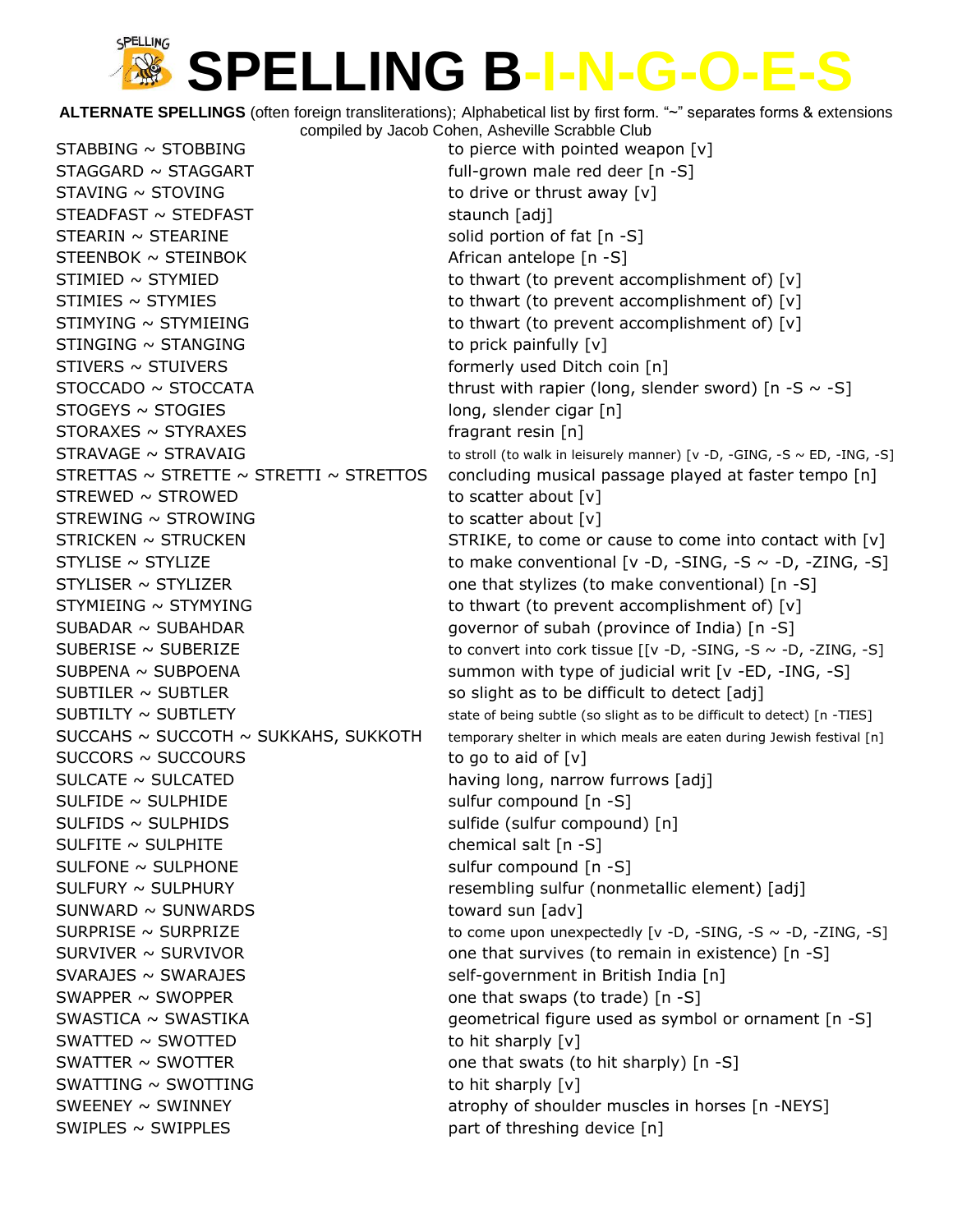**ALTERNATE SPELLINGS** (often foreign transliterations); Alphabetical list by first form. "~" separates forms & extensions compiled by Jacob Cohen, Asheville Scrabble Club SWOONED  $\sim$  SWOUNED  $\sim$  SWOUNDED to faint (to lose consciousness) [v] SWOONING  $\sim$  SWOUNING  $\sim$  SWOUNDING to faint (to lose consciousness) [v]  $SYZAMORE \sim SYCOMORE$  North American tree [n -S] SYLVINES ~ SYLVINS sylvite (ore of potassium) [n] SYMBION  $\sim$  SYMBIONT  $\sim$  SYMBIOT  $\sim$  SYMBIOTE organism living in close association with another [n -S]  $SYNCING \sim SYNCHING$  to cause to operate in unison  $[v]$ SYNONYM ~ SYNONYME word having same meaning as another [n -S] SYNTAGM ~ SYNTAGMA syntactic (way in which words are put together to form phrases and sentences) element [n -S ~ -S or -TA] SYRINGES ~ SYRINXES vocal organ of bird [n]  $SYZYGAL \sim SYZYGIAL$  SYZYGIAL SYZYGY, configuration of earth, moon, and sun lying in straight line [adj] **T** TABERED  $\sim$  TABORED to beat on small drum  $[v]$ TABERING  $\sim$  TABORING to beat on small drum  $[v]$ TABOOING  $\sim$  TABUING  $\sim$  TABUING TABOOLEYS ~ TABOULEHS ~ TABOULIS ~ TABULIS Lebanese salad containing bulghur wheat, tomatoes, onions, and mint [n] TABORED  $\sim$  TABOURED to beat on small drum  $[v]$ TABORER  $\sim$  TABOURER  $\sim$  TABOURER one that tabors (to beat on small drum) [n -S] TABORET ~ TABOURET small drum [n -S]  $TABORIN \sim TABORINE$  taboret (small drum)  $[n-S]$  $TACHISM \sim TACHISME$  action paining  $[n -S]$  $TACHIST \sim TACHISTE$  action painter  $[n -S]$ TAFFAREL  $\sim$  TAFFEREL  $\sim$  TAFFRAIL rail around stern of ship [n -S] TAGINES ~ TAJINES earthenware Moroccan cooking pot [n] TAHINAS  $\sim$  TAHINIS the set of sesame seeds  $[n]$ TAIGLACH  $\sim$  TEIGLACH confection consisting of balls of dough boiled in honey [n] TAKABLE  $\sim$  TAKEABLE  $\sim$  TAKE, to get possession of [adj] TALCING  $\sim$  TALCKING  $\sim$  TALC, to treat with talc (soft mineral with soapy texture) [v] TALEYSIM  $\sim$  TALLISES  $\sim$  TALLISIM  $\sim$  TALLITHS  $\sim$  TALLITIM  $\sim$  TALLITOT **Jewish prayer shawl**  $\lceil n \rceil$  $TALOOKAS \sim TALUKAS$  estate in India  $[n]$  $TAMABLE \sim TAMEABLE$  capable of being tamed (gentle or docile) [adj] TAMANDU ~ TAMANDUA arboreal anteater [n -S] TAMARAO ~ TAMARAU ~ TIMARAU  $\sim$  TIMARAU small buffalo of Philippines [n -S] TAMBACS  $\sim$  TAMBAKS  $\sim$  TOMBACS  $\sim$  TOMBACKS  $\sim$  TOMBAKS alloy of copper and zinc [n]  $TAMBOURA \sim TAMBURA$  stringed instrument  $[n -S]$  $TAMPION \sim TOMPION$   $\sim$  TOMPION  $TANDOOR \sim TANDOORI$  clay oven  $[n-S]$  $TANRECS \sim TENRECS$  mammal that feeds on insects  $[n]$  $TAPADERA \sim TAPADERO$  part of saddle  $[n -S]$  $TARBOOSH \sim TARBUSH$  cap worn by Muslim men  $[n - ES]$ TARLATAN ~ TARLETAN cotton fabric [n -S]  $TARTUFE \sim TARTUFFE$  hypocrite  $[n -S]$  $T$ AUTAUGS ~ TAUTOGS marine fish  $[n]$  $TAWNIES \sim TAWNEYS$  light brown color  $[n]$ TAXIING  $\sim$  TAXYING TAXI, to travel in taxicab (automobile for hire) [v] TEASELED ~ TEASELLED ~ TEAZELED ~ TEAZELLED ~ TEAZLED to raise soft surface on fabric with bristly flower head [v] TEASELS  $\sim$  TEAZELS  $\sim$  TEAZLES to raise sift surface on fabric with bristly flower head [v]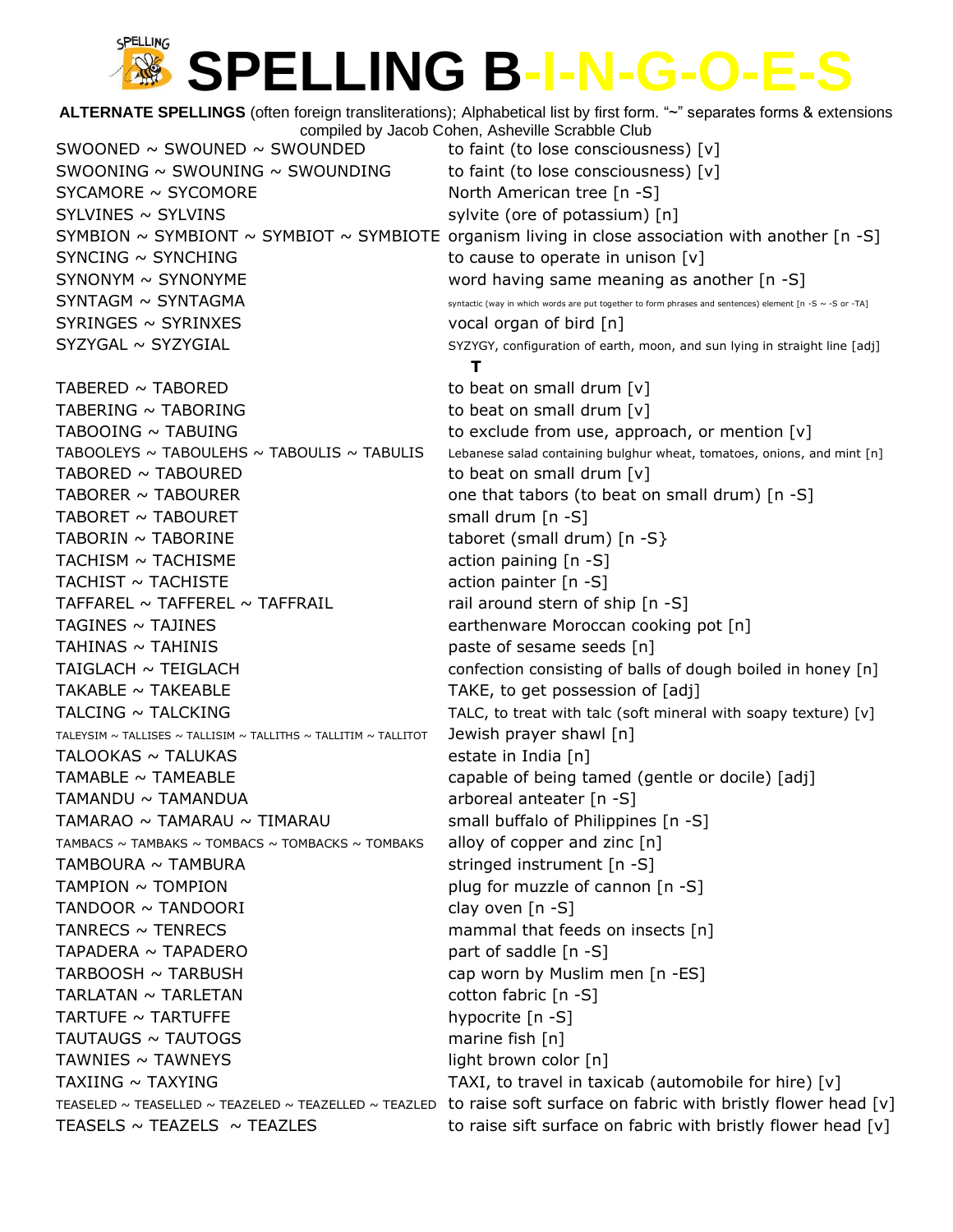**ALTERNATE SPELLINGS** (often foreign transliterations); Alphabetical list by first form. "~" separates forms & extensions compiled by Jacob Cohen, Asheville Scrabble Club

TECHIES ~ TEKKIES technician [n] TEENIER  $\sim$  TEENSIER  $\sim$  TEENTSIER tiny (very small) [adj]  $T\text{EETOTUM} \sim \text{TETOTUM}$  spinning toy  $[n - S]$ TEGMINA ~ TEGUMINA covering [n] TELECOM ~ TELECOMM telecommunication [n -S] TENAILS ~ TENAILLES outer defense [n]  $TENDANCE \sim TENDENCE$  watchful care  $[n - S]$ TERCELETS  $\sim$  TERCELS  $\sim$  TIERCELS male falcon (bird of prey) [n] TERREEN ~ TERRINE earthenware jar [n -S] TERRETS  $\sim$  TERRITS metal ring on harness  $[n]$ TESTONS ~ TESTOONS former French coin [n] TEUGHLY ~ TOUGHLY TOUGH (strong and resilient) [adv] THEATER  $\sim$  THEATRE building for dramatic presentations [n -S] THERIAC  $\sim$  THERIACA molasses  $[n -S]$  $THIAMIN \sim THIAMINE$  B vitamin  $[n-S]$ THIAZIN ~ THIAZINE chemical compound [n -S] THIAZOL ~ THIAZOLE chemical compound [n -S] THICKET  $\sim$  THICKSET  $\sim$  THICKSET dense grown of shrubs or small trees [n -S]  $THIONIN \sim THIONINE$  violet dye  $[n-S]$ THORACES  $\sim$  THORAXES  $\sim$  part of body between neck and abdomen [n] THREAPED  $\sim$  THREEPED to dispute  $[v]$ THREAPS  $\sim$  THREEPS to dispute  $[v]$ THRUSTER  $\sim$  THRUSTOR one that thrusts (to push forcibly)  $[n - S]$ TICKTACK  $\sim$  TICKTOCKS  $\sim$  TICTACS  $\sim$  TICTOCS to make ticking sound of clock [v]  $TIDBITS \sim TITBITS$  choice bit of food [n] TIGERISH ~ TIGRISH resembling tiger (large feline mammal) [adj]  $TIMEALS \sim TYMBALS$  large drum  $[n]$ TIMPANO ~ TYMPANO kettledrum [n -S] TIMPANUM ~ TYMPANUM middle ear [n -S, -NA] TITHING  $\sim$  TYTHING  $\sim$  TYTHING TOKAMAK ~ TOKOMAK doughnut-shaped nuclear reactor [n -S] TOLIDIN ~ TOLIDINE chemical compound [n -S] TOLUOLS ~ TOLUOLES toluene (flammable liquid) [n] TONNAGE  $\sim$  TUNNAGE  $\sim$  TUNNAGE total weight in tons [n -S] TOONIES ~ TWOONIES Canadian two-dollar coin [n] TORCHERE  $\sim$  TORCHIERE type of electric lamp  $[n -S]$ 

TECTITE  $\sim$  TEKTITE  $\sim$  TEKTITE TELFERED  $\sim$  TELPHERED to transport by system of aerial cable cars  $[v]$ TELFERS  $\sim$  TELPHERS to transport by system of aerial cable cars  $[v]$ TEMPLATE  $\sim$  TEMPLET **pattern used as quide in making something** [n -S] TERESES  $\sim$  TERETES either of two muscles helping to rotate arm  $[n]$ TETANISE  $\sim$  TETANIZE to affect with convulsions  $[v -D, -SING, -S \sim -D, -ZING, -S]$ THANAGE  $\sim$  THENAGE  $\sim$  ind held by thane (man holding land by military service in Anglo-Saxon England) [n -S] THEORISE  $\sim$  THEORIZE to form theories (group of propositions used to explain class of phenomena) [v -D, -SING, -S ~ -D, -ZING, -S] TOCOLOGY ~ TOKOLOGY branch of medicine dealing with childbirth [n -GIES] TORREFY ~ TORRIFY TORRIFY to subject to intense heat [v -FIED, -ING, -FIES]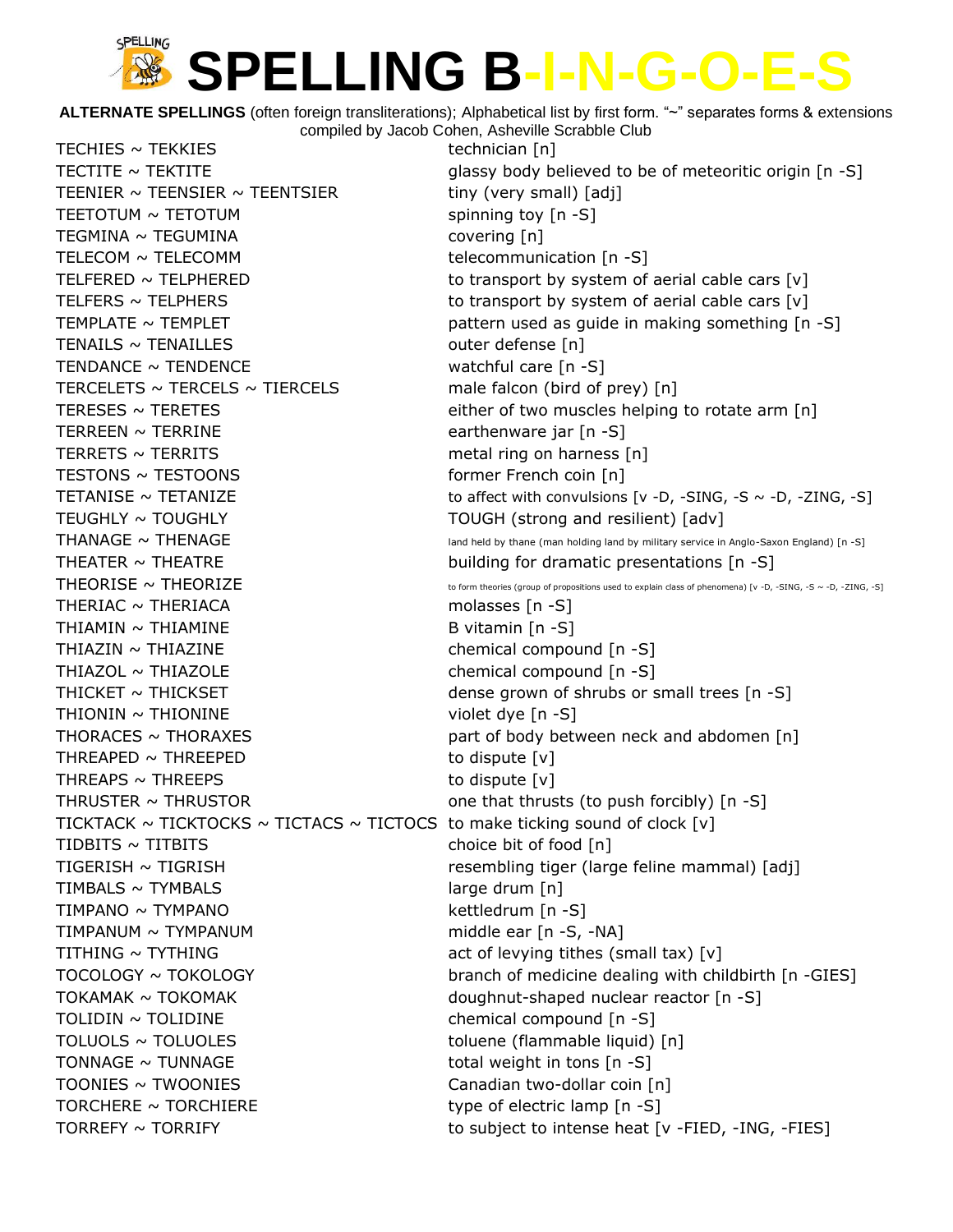**ALTERNATE SPELLINGS** (often foreign transliterations); Alphabetical list by first form. "~" separates forms & extensions compiled by Jacob Cohen, Asheville Scrabble Club

TOSTADA ~ TOSTADO tortilla fried in deep fat  $[n - S \sim -S]$  $\text{TOTABLE} \sim \text{TOTEABLE}$  TOTE, to carry by hand  $\lceil \text{adj} \rceil$  $\text{TotalED} \sim \text{TotalLED}$  TOTAL to ascertain entire amount of  $\lceil v \rceil$ TOURACOS ~ TURACOS ~ TURACOUS  $\sim$  African bird [n] TOUSING  $\sim$  TOUSLING  $\sim$  TOUZLING to dishevel (to make messy) [v] TOVARICH ~ TOVARISH comrade [n -ES] TRAIPSED ~ TRAPESED **but about in idle or aimless manner** [v] TRAIPSES  $\sim$  TRAPESES to walk about in idle or aimless manner  $[v]$ TRAVOIS  $\sim$  TRAVOISE type of sled [n -ES  $\sim$  -S] TREADLE  $\sim$  TREDDLE to work foot lever [v -D, -LING, -S] TRESSEL  $\sim$  TRESTLE framework for supporting bridge [n -S] TRESSOUR  $\sim$  TRESSURE type of heraldic design [n -S] TREVETS  $\sim$  TRIVETS small stand having three legs  $[n]$ TRIAZIN ~ TRIAZINE chemical compound [n -S]  $TRIPTYCA \sim TRIPTYCH$  ancient writing tablet  $[n-S]$  $TROCARS \sim TROCHARS$  surgical instrument  $[n]$  $TROCHIL \sim TROCHILI$  African bird  $[n]$ TROLLEYS  $\sim$  TROLLIES to convey by streetcar  $[v]$  $TROOPIAL \sim TROUPIAL$  tropical bird  $[n-S]$ TROPINES ~ TROPINS poisonous alkaloid [n]  $TROUSERS \sim TROWSERS$  garment for lower part of body  $[n]$  $TROUVERE \sim TROUVEUR$  medieval poet  $[n-S]$  $TRUDGEN \sim TRUDGEON$  swimming stroke  $[n -S]$ TRUFFES  $\sim$  TRUFFLES  $\sim$  TRUFFLES  $TSETSES \sim TZETZES$  African fly [n]  $TSURISES \sim TZURISES$  series of misfortunes  $[n]$  $TUATARA \sim TUATERA$  large reptile  $[n -S]$ TUGHRIKS  $\sim$  TUGRIKS  $\sim$  TUGRIKS

TOTALISE  $\sim$  TOTALIZE to make complete  $[v -D, -SING, -S \sim -D, -ZING, -S]$ TOURISTA ~ TURISTA intestinal sickness affecting tourist in foreign country  $[n - S]$ TOUSLED  $\sim$  TOUZLED to dishevel (to make messy (dirty or untidy)) [v] TOUSLES  $\sim$  TOUZLES to dishevel (to make messy (dirty or untidy)) [v] TOWELED  $\sim$  TOWELLED  $\sim$  TOWEL, to wipe with towel (absorbent cloth) [v] TOWMOND ~ TOWMONT TOW Year (period of time consisting of 365 or 366 days) [n -S] TOXAEMIA ~ TOXEMIA condition of having toxins (poisonous substance) in blood [n -S] TRACHLE  $\sim$  TRAUCHLE to draggle (to make wet and dirty) [v -D, -LING, -S] TRAMELS  $\sim$  TRAMELLS  $\sim$  TRAMMELS to hinder (to impede (to obstruct progress of)) [v] TRAPANS  $\sim$  TREPANS to trephine (to operate on with surgical saw)  $[v]$ TREENAIL  $\sim$  TRENAIL  $\sim$  TRUNNEL wooden peg used for fastening timbers [n -S] TRICORN  $\sim$  TRICORNE hat with brim turned up on three sides [n -S] TRINDLE  $\sim$  TRUNDLE to propel by causing to rotate [v -D, -LING, -S] TRISCELE  $\sim$  TRISKELE  $\sim$  TRISKELE figure consisting of three branches radiating from center [n -S] TROAKED  $\sim$  TROCKED to exchange (to give and receive reciprocally) [v] TROAKING  $\sim$  TROCKING  $\sim$  TROKING  $\sim$  to exchange (to give and receive reciprocally) [v] TSADDIKS  $\sim$  TZADDIKS  $\sim$  ZADDICKS  $\sim$  ZADDIKS virtuous person by Jewish religious standards [n] TUCHISES ~ TUCHUSES TUCHUSES FOR THE SUBSECTION of two rounded parts of rump) [n]